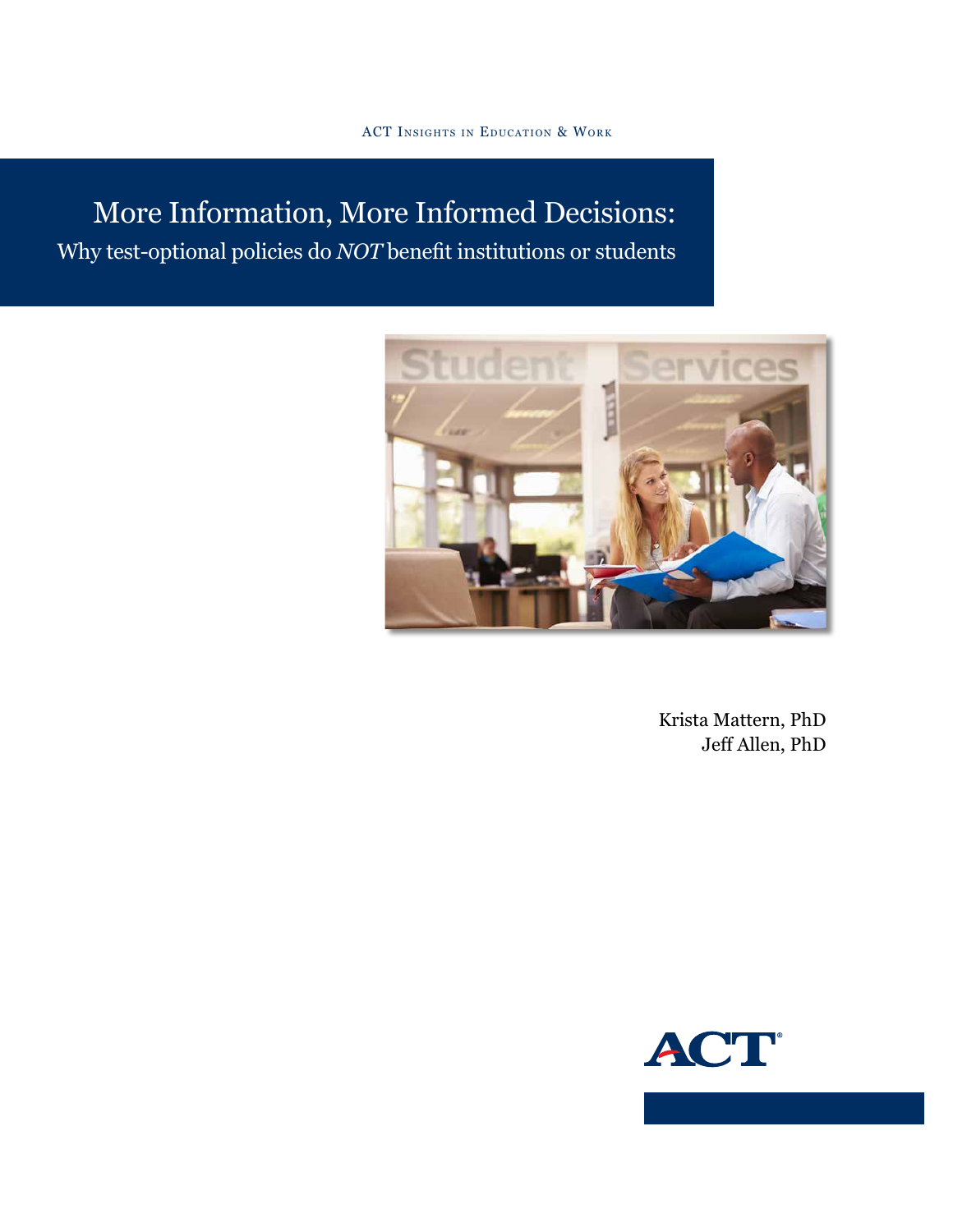**Krista Mattern** is a director in Statistical and Applied Research specializing in the validity and fairness of assessment scores, as well as more general issues in higher education such as enrollment, persistence, and graduation.

**Jeff Allen** is a statistician in the research division at ACT. He specializes in longitudinal research linking test scores to educational outcomes and student growth models.

#### **Acknowledgements**

Thanks to Wayne Camara and Ty Cruce for their reviews and suggestions on an earlier version of this paper. Thanks to Edgar Sanchez for data analysis support.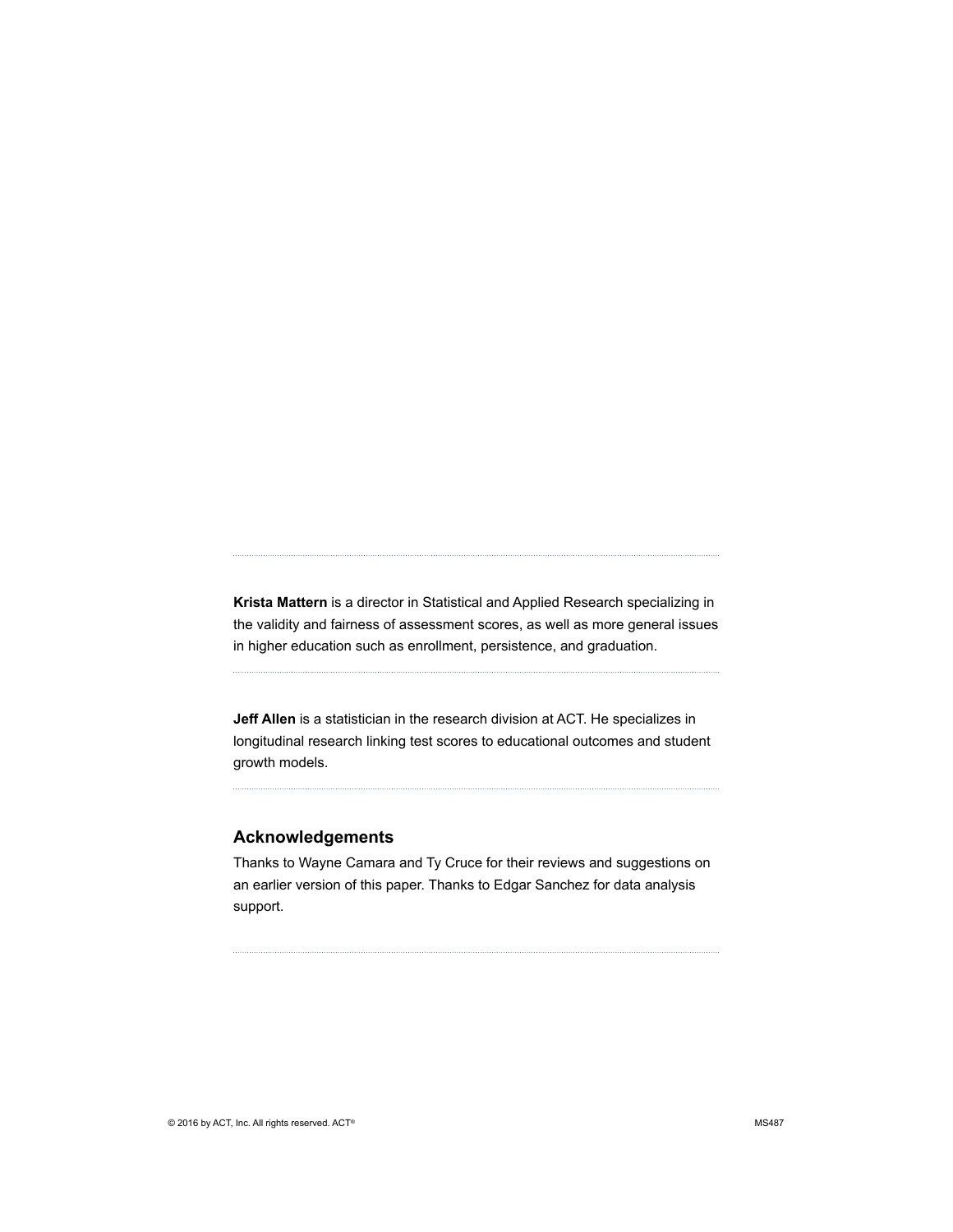## **Contents**

| Assertion 1: Test-optional policies increase the diversity of enrolled students 1        |
|------------------------------------------------------------------------------------------|
| Assertion 2: Test-optional policies do not result in admitting less qualified students 2 |
| Assertion 3: Test scores do not add any information above and beyond HSGPA 3             |
| Assertion 4: Test scores are not predictive of college success beyond the first          |
|                                                                                          |
|                                                                                          |
| Assertion 5: Test scores are biased measures of student readiness for minority and       |
|                                                                                          |
|                                                                                          |
|                                                                                          |
|                                                                                          |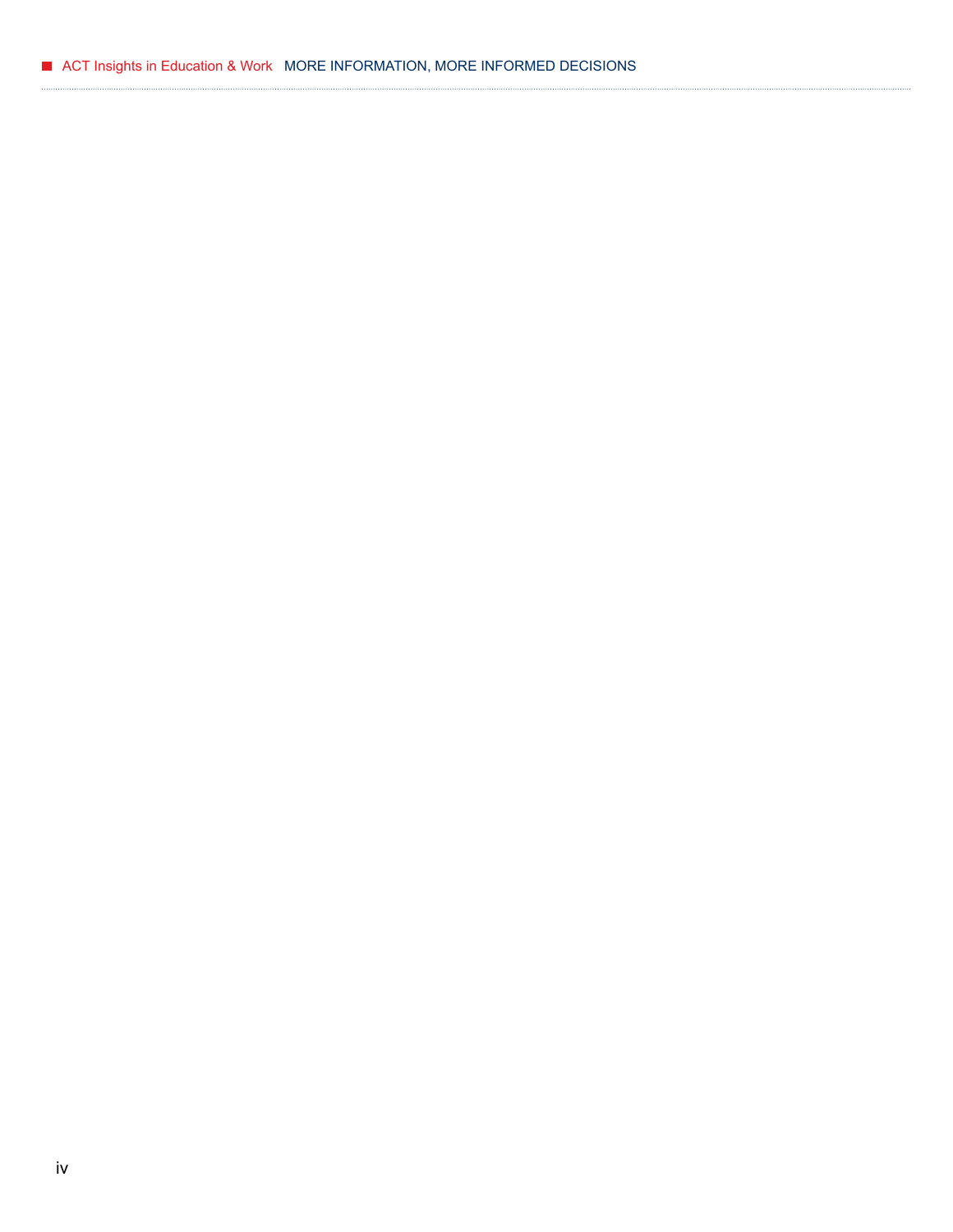#### **Abstract**

In this research report, we review commonly held beliefs about test-optional policies and practices. Focusing solely on empirical evidence, we highlight research findings that directly address the stated intentions and actual outcomes of such practices. Throughout the paper, we raise concerns with test-optional policies as they pertain both to institutions as well as the students they serve. We conclude with the recommendation that colleges and universities employ holistic models of education readiness and success, supported by the notion that more information about students is better than less.

#### **Introduction**

In this report, empirical evidence that directly addresses the stated intentions and actual outcomes of test-optional practices is summarized. The five assertions reviewed in this report are:

- 1. Test-optional policies increase the diversity of enrolled students
- 2. Test-optional policies do not result in admitting less qualified students
- 3. Test scores do not add any information above and beyond HSGPA
- 4. Test scores are not predictive of college success beyond the first year of college
- 5. Test scores are biased measures of student readiness for minority and underserved students

The studies and empirical findings referenced within this document include a review of prior research findings found in peer-reviewed articles and technical reports, as well as original research. We conclude with the recommendation that stakeholders, including students, parents, and educators, use more information―not less―to evaluate one's academic preparation level and make important educational decisions.

#### **Assertion 1: Test-optional policies increase the diversity of enrolled students**

The stated goal of many institutions that have adopted test-optional admissions policies is to increase the diversity of students on their campus (Belasco, Rosinger, & Hearn, 2014; Espenshade, & Chung, 2011; Mattern, Shaw, & Kobrin, 2011). However, empirical evidence linking test-optional policies to increased diversity is lacking. In fact, a recent study of 180 selective liberal arts colleges, of which 32 were test-optional, suggests that the diversity of the student body is largely unaffected (Belasco et al., 2014). On the other hand, one outcome that has been consistently impacted by test-optional policies is the number of applicants an institution receives. There is clear evidence that institutions that transition to a test-optional policy experience a substantial uptake in the number of students applying to their institution (Belasco et al., 2014; Epstein, 2009; Syverson, 2007). Results also indicated that test-optional institutions reported significantly higher test scores as compared to test-requiring colleges, and that the difference in test scores has increased over time.

Given these data, concerns over the motives of institutions who adopt test-optional policies have been raised (Belasco et al., 2014; Diver, 2006; Epstein, 2009). Specifically, if more students apply, institutions can adopt a lower selection ratio providing greater leeway to be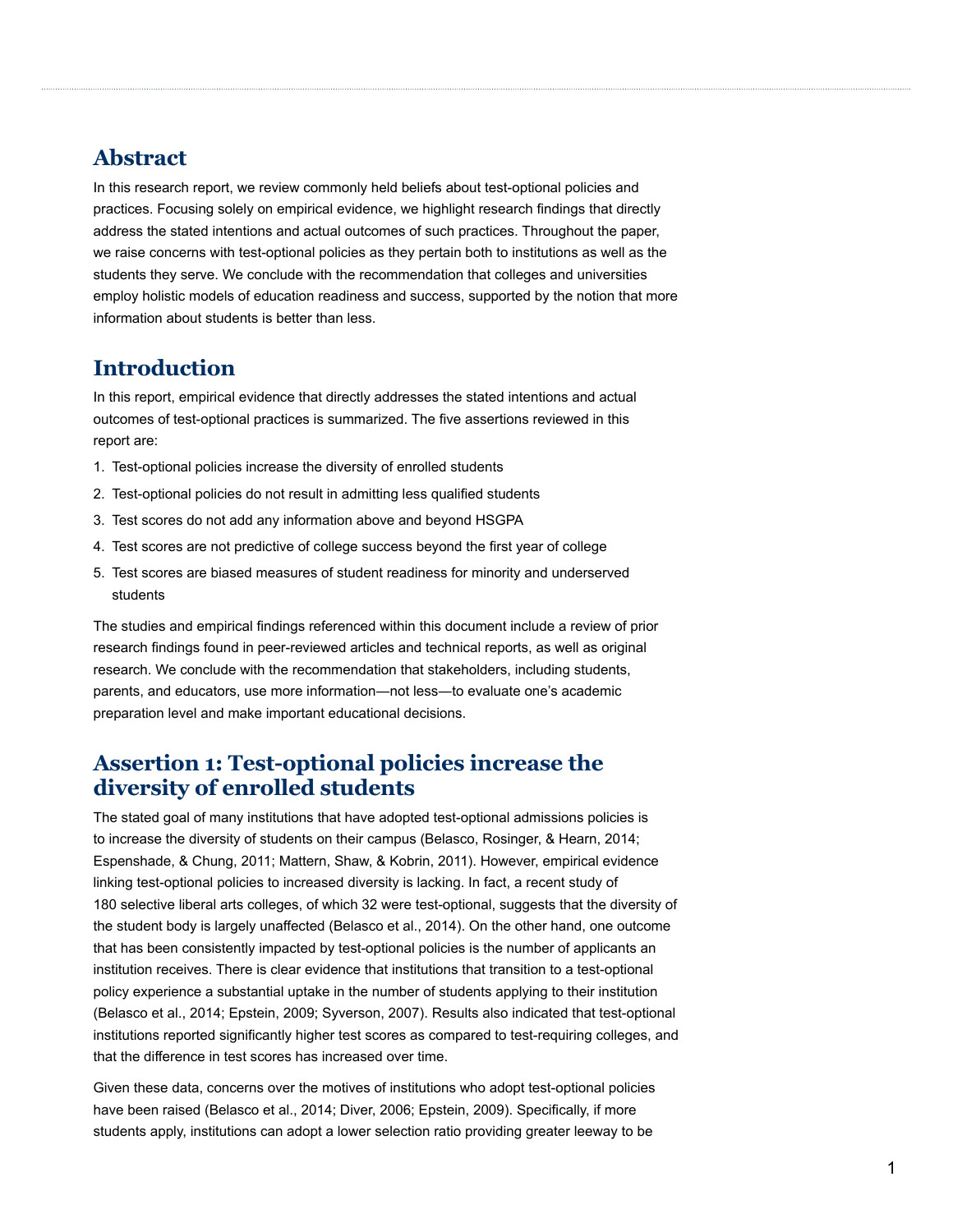more selective with the remaining predictors (e.g., high school grades, class rank, quality of courses completed). In addition to being able to admit a smaller percentage of applicants, the reported average test scores of enrolled students at test-optional institutions will likely be inflated since students with high admission test scores are more likely to submit their scores under a test-optional policy. Results from the Belasco et al. study (2014) suggest that this may be the case. A result, whether intentional or unintentional, may be an increase in the institutional ranking since student selectivity (test scores, high school rank, and selection ratio) accounts for 12.5% of the weight in determining where an institution falls on the *U.S. News College Rankings*. Perhaps more disconcerting is that students rely on reported institutional test score information to decide which schools to apply to and which schools to attend. If this information is faulty, we are doing a disservice to students by directing them towards colleges that may not be the best fit.

## **Assertion 2: Test-optional policies do not result in admitting less qualified students**

Proponents of test-optional policies claim that such policies do not lead to admitting less qualified students. A study by Wainer (2011) explicitly tested this hypothesis by examining the performance of students from the Bowdoin College class of 1999. Matching Bowdoin data to College Board records, Wainer was able to obtain the test scores of Bowdoin students who did not submit scores. He found that non-submitters performed about 120 points lower on the SAT as compared to students who did submit their scores. Moreover, their first year grade point average (FYGPA) was substantially lower, as would have been predicted by their lower SAT scores. The average FYGPA was roughly 0.20 lower for non-submitters as compared to submitters.

In a more recent study based on a multi-institutional sample, Hiss and Franks (2014) revisited this issue by examining college outcomes of students admitted under test-optional policies. The authors conclude that test-optional practices do not result in the admittance of less qualified students as there were few significant differences in the college performance of non-submitters versus submitters. However, the paper focuses primarily on the entire sample, which includes six public institutions (representing 58% of students in the total sample), which admit students based on high school rank and grades if the student has reached a certain grade threshold (e.g., HSGPA of 3.0 or higher) but still require admissions tests. We argue that the most relevant data to address the efficacy and validity of test-optional admissions policies would be the results from the 20 private colleges (representing over 37,000 students) admitted under what the authors define as "pure optional testing."

Focusing on the results for the students attending the private institutions, Hiss and Franks found that students submitting test scores had slightly higher grades in high school than nonsubmitters. In addition, test submitters outperformed non-submitters on freshmen grade-pointaverage (GPA) and cumulative GPA. Non-submitters were also less likely to declare a STEM major. Given that STEM fields tend to have more rigorous grading standards, the differences in grades between submitters and non-submitters would likely be larger if corrections for course difficulty were applied (Westrick, 2015).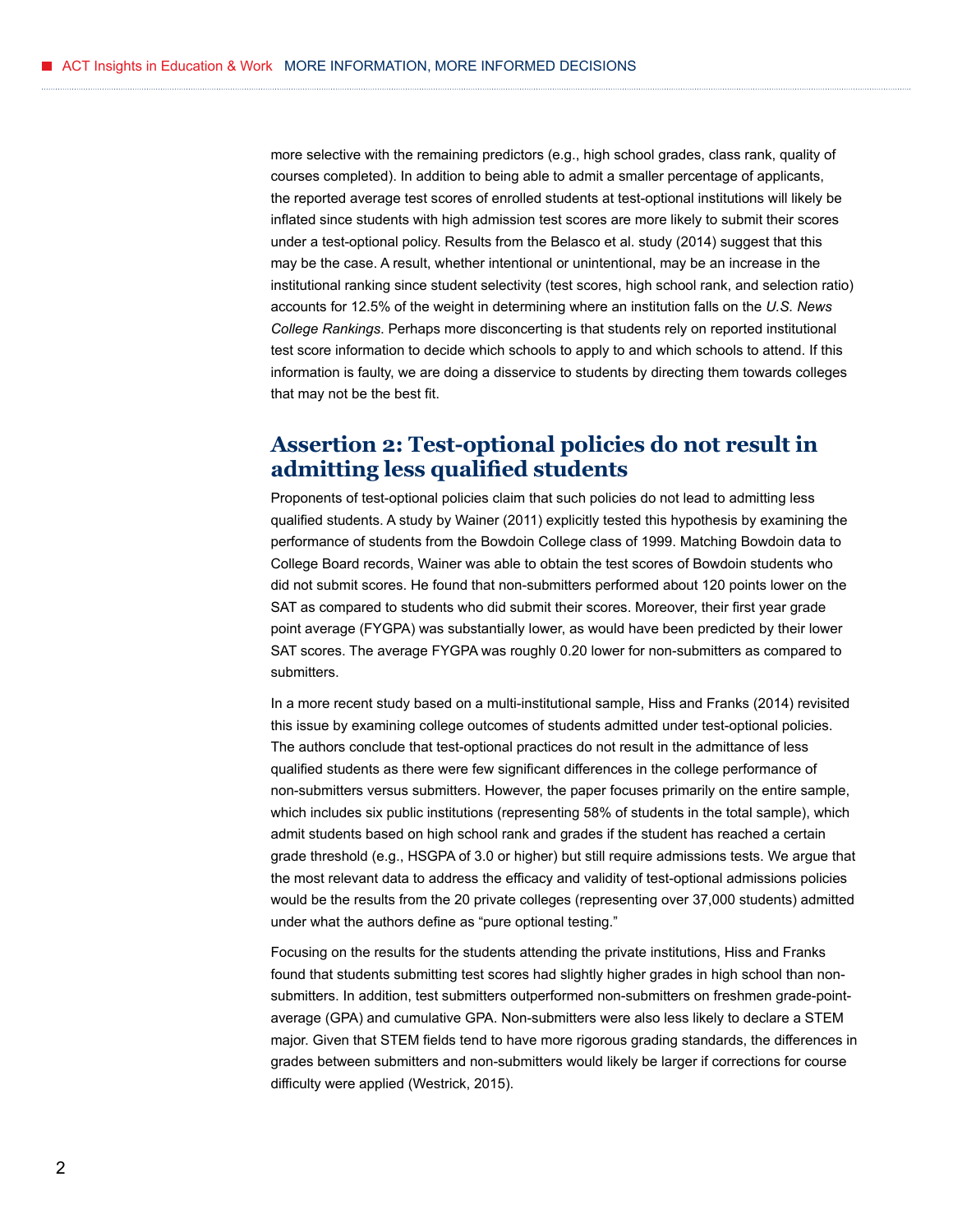In terms of predictive validity, the authors found that test scores accounted for additional variance beyond high school grade point average (HSGPA) for all institutions included in the study, and the effect was even more pronounced at private institutions using the "pure optional testing" model. However, the most compelling reason for using admissions tests is found when examining the validity of admissions decisions made based on non-submitters which increased from 0.16 with grades alone to 0.26 when admission test scores were incorporated for the private colleges. When examining results for the "pure optional testing" model, the evidence clearly indicates that admissions tests add important incremental validity in predicting college success beyond HSGPA. These results are likely an underestimate of the efficacy of admissions testing because it didn't control for different course taking patterns between submitters and non-submitters. Research has shown STEM courses are more stringently graded than non-STEM course grades (Westrick, 2015). Similarly, other differences in the academic preparation and background of test score submitters and non-submitters were not addressed.

### **Assertion 3: Test scores do not add any information above and beyond HSGPA**

Critics of standardized tests often point to the small additional variance accounted for in college outcomes by test scores after taking into account HSGPA as evidence that test scores do not provide meaningful information beyond high school grades (Mattern, Kobrin, Patterson, Shaw, & Camara, 2009). However, the same argument applies when evaluating the additional variance accounted for by HSGPA over test scores. A recent meta-analysis of four-year colleges indicates that both HSGPA and ACT® test scores are strong predictors of FYGPA (Westrick, Le, Robbins, Radunzel, & Schmidt, 2015); albeit the relationship between HSGPA and FYGPA was stronger ( $r = 0.58$ ) as compared to that of test scores and FYGPA ( $r = 0.51$ ).<sup>1</sup> With that in mind, HSGPA will account for a larger percentage of variance beyond test scores than vice versa when predicting FYGPA; however, that does not negate the importance of test scores.

As an alternative method for illustrating the added value of test scores, researchers have begun to show graphically the differences in expected outcomes at various HSGPA and test scores values (Bridgeman, Pollack, & Burton, 2004; Sawyer, 2010). For example, as shown in Figure 1, the probability of earning a B or higher in the first year of college varies dramatically among students with the same HSGPA but different ACT Composite scores (Sawyer, 2010). Among students with a 4.0 HSGPA, students with an ACT Composite score of ten have less than a 30% probability of earning a B or higher as compared to over a 95% probability for students with an ACT Composite score of 30. Even for less extreme cases, the results illustrate that test scores meaningfully discriminate among students with the same HSGPA. Therefore, institutions that ignore test score information would in effect consider all applicants with the same HSGPA as having the same likelihood of being successful once on campus; however, the results indicate that this is not the case.

<sup>1</sup> Correlations were corrected for range restriction due to selection based on ACT score, HSGPA, and socioeconomic status.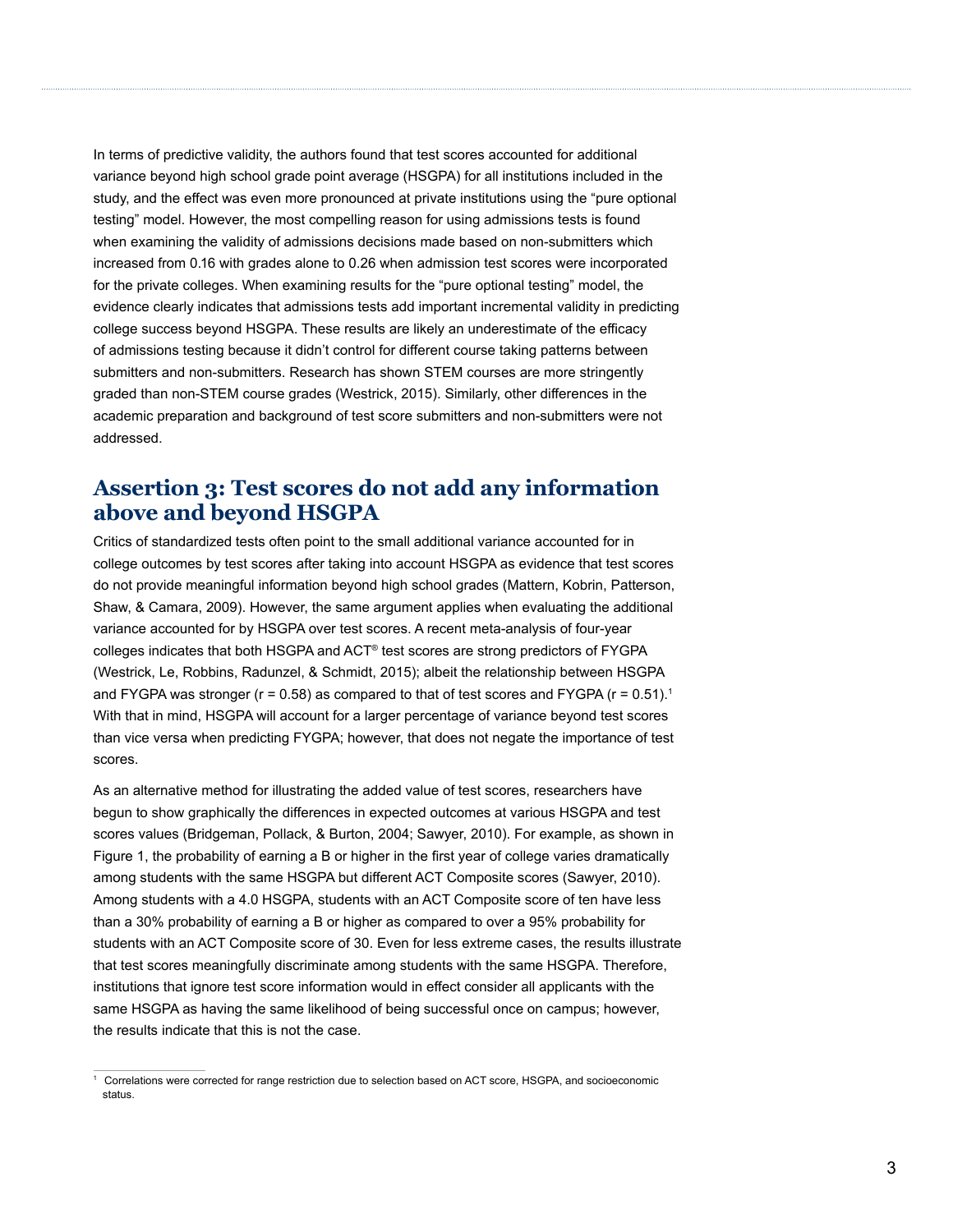

**Figure 1.** Probability of 3.00 or Higher FYGPA, Given HSGPA and ACT Composite Score. Reproduced from Richard Sawyer (2010). *Usefulness of High School Average and ACT Scores in Making College Admission Decisions*. ACT Research Report Series 2010–2. Iowa City: IA.

Test-optional policies can foster scenarios where applicants with lower HSGPAs but higher test scores are being denied admissions over applicants with higher HSGPAs but lower test scores, even when the denied applicant is more likely to be successful. For example, a student with 3.2 HSGPA and an ACT Composite score of 25 has roughly .63 probability of earning a B or higher. On the other hand, a student with a 3.5 HSGPA and an ACT Composite score of 20 has a .59 probability. These examples illustrate the additional information gleaned from taking both students' HSGPA and their test score in consideration as more information leads to more informed decisions. Moreover, having multiple pieces of information allows institutions to more accurately identify students on their campus who are at-risk academically and then provide resources appropriately. Ignoring test score information may result in the failure to identify at-risk students; thus, their likelihood of succeeding and staying in college may be diminished because they may not receive additional support.

#### **Assertion 4: Test scores are not predictive of college success beyond the first year of college**

Another misconception is that test scores are not predictive of more important long-term outcomes such as cumulative grades or college graduation. Contrary to popular belief, empirical data indicates that test scores are predictive of more distal outcomes (Radunzel & Mattern, 2015; Radunzel & Noble, 2012). In fact, data indicate that students who graduate high school ready for college as indicated by their ACT test scores are significantly more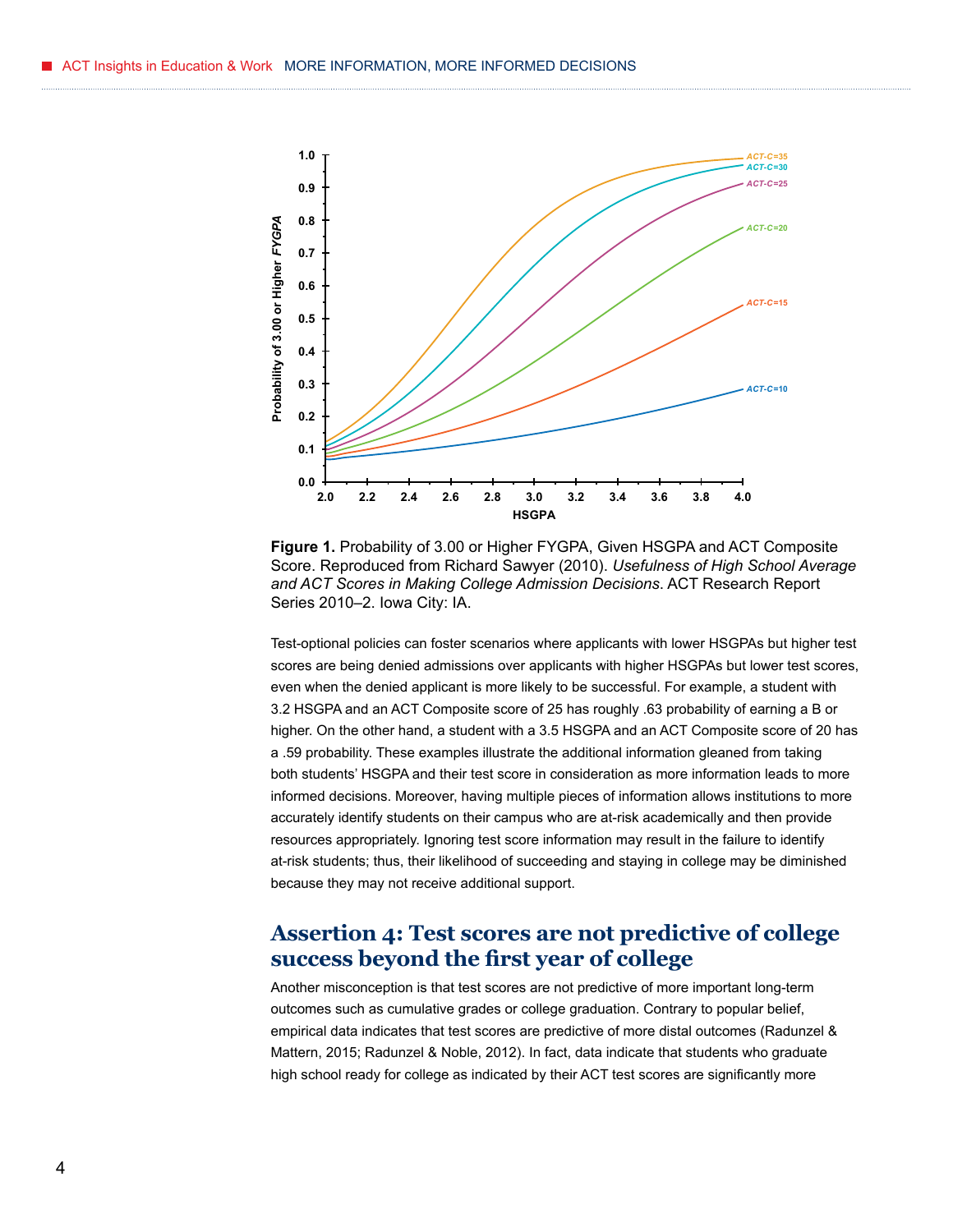likely to enroll in college and graduate within six years (Figure 2; Radunzel & Mattern, 2015). For example, among students who met all four ACT College Readiness Benchmarks, six out of ten are predicted to immediately enroll in college and complete a degree within six years. Alternatively, of students who did not meet any ACT College Readiness Benchmarks, only two out of ten are expected to immediately enroll in college and complete a degree within six years. In fact, only half of all students who did not meet any benchmarks are expected to enroll in college immediately following high school graduation. One potential criticism of these findings is that they do not take HSGPA into account. Since HSGPA and test scores are correlated, readers may be wondering if test scores still provide added value in terms of predicting long-term outcomes once HSGPA has been taken into account.





**Figure 2.** College Enrollment and Graduation Rates by Number of ACT College Readiness Benchmarks. Reproduced from Radunzel, J., & Mattern, K. (2015). *Providing context for college readiness measures: College enrollment and graduation projections for the 2015 ACT-tested high school graduating class*. Iowa City, IA: ACT, Inc.

Turning our attention to the research evidence on the joint influence of test scores and HSGPA on college success beyond the first year of college, research findings consistently point to the fact that ACT test scores do provide incremental validity above and beyond HSGPA in the prediction of long-term college outcomes such as cumulative grades and college graduation (Radunzel & Noble, 2012). Figure 3 illustrates this point using six-year cumulative GPA as the outcome of interest. Specifically, among students with the same HSGPA, students with higher ACT Composite scores are more likely to earn a six-year cumulative GPA of 3.00 or higher than students with lower ACT Composite scores. For example, among students with a 3.0 HSGPA, students with an ACT Composite score of 20 have roughly a 0.40 probability of earning a cumulative GPA of 3.00 or higher as compared to a nearly 0.70 probability for students with an ACT Composite score of 35. The differences in probability of success by ACT score become larger at higher levels of HSGPA—the part of the scale where admission decisions are often made and the requirement to submit test scores is often waived. These results suggest that test scores are even more informative for students with higher HSGPAs, which is in direct contradiction to test-optional policies.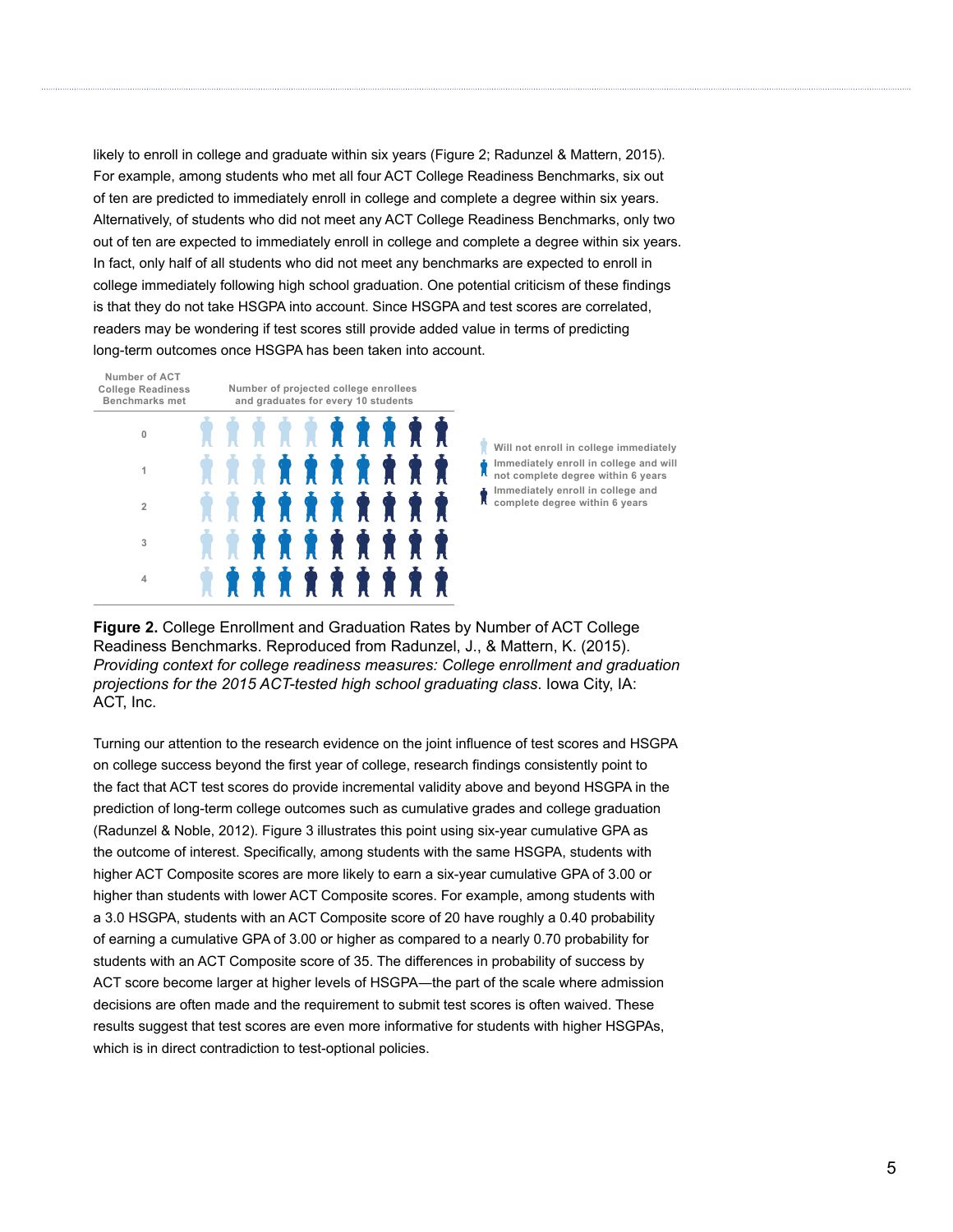

**Figure 3.** Six-year Cumulative GPA of 3.00 or Higher by HSGPA and ACT Composite score. Reproduced from Radunzel, J., & Noble. J. (2012). *Predicting Long-Term College Success through Degree Completion Using ACT® Composite Score, ACT Benchmarks, and High School Grade Point Average*. (ACT Research Report No. 2012–5). Iowa City, IA: ACT, Inc.

We find a similar pattern of results when examining six-year bachelor's degree completion rates, though the differences are not as large as those seen for cumulative GPA (Radunzel & Noble, 2012). Among students with a 3.0 HSGPA, students with an ACT Composite score of 20 have a 0.34 probability of earning of a bachelor's degree in six years as compared to a 0.41 probability for students with an ACT Composite score of 30 (Figure 4). These findings underscore the importance of considering multiple pieces of information to better understand students' levels of readiness for college and their likelihood of being successful in college, starting from the first day through college graduation.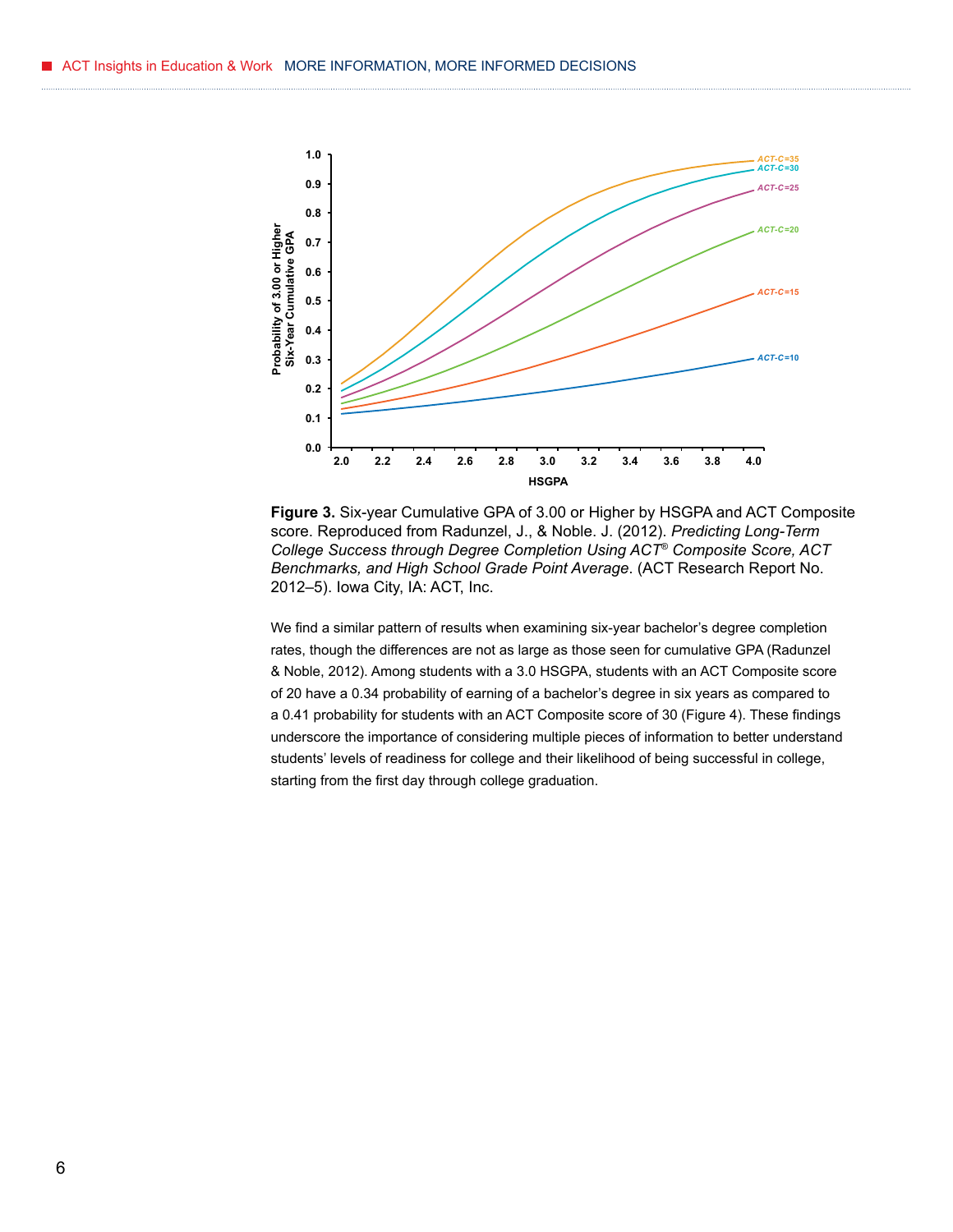

**Figure 4.** Six-year Bachelor's Degree Completion Rates by HSGPA and ACT Composite score. Reproduced from Radunzel, J., & Noble. J. (2012). *Predicting Long-Term College Success through Degree Completion Using ACT® Composite Score, ACT Benchmarks, and High School Grade Point Average*. (ACT Research Report No. 2012–5). Iowa City, IA: ACT, Inc.

#### **Discrepant Performance**

Another way to think about the added value of test scores beyond HSGPA applies to cases where students perform significantly higher on one measure as compared to the other (Mattern, Shaw, & Kobrin, 2011). National data indicate that the nearly three-quarters of students perform similarly on the ACT as compared to their HSGPA; however, a fair number of students have a significantly higher HSGPA as compared to their ACT test scores or viceversa. To identify discrepant performance, the difference between students' standardized HSGPA and ACT Composite score was computed. Students who scored one standard deviation or higher on HSGPA as compared to their ACT Composite score were categorized as *Higher HSGPA* whereas students who scored one standard deviation or higher on ACT as compared to their HSGPA were categorized as *Higher ACT*. Students who scored within one standard deviation on the two measures were categorized as *Non-Discrepant.* Based on the 2015 ACT-tested graduating cohort who had both a valid ACT score and HSGPA, which constituted over 1.6 million students, we found that 13% (~200,000) had significantly higher ACT Composite scores, 74% (1.2 million) had non-discrepant performance, and another 13% (~200,000) had significantly higher HSGPA. These percentages are driven by the one standard deviation rule for determining discrepancy—a much larger percentage of discrepant students would be observed, for example, if discrepancy was based on a half standard deviation rule.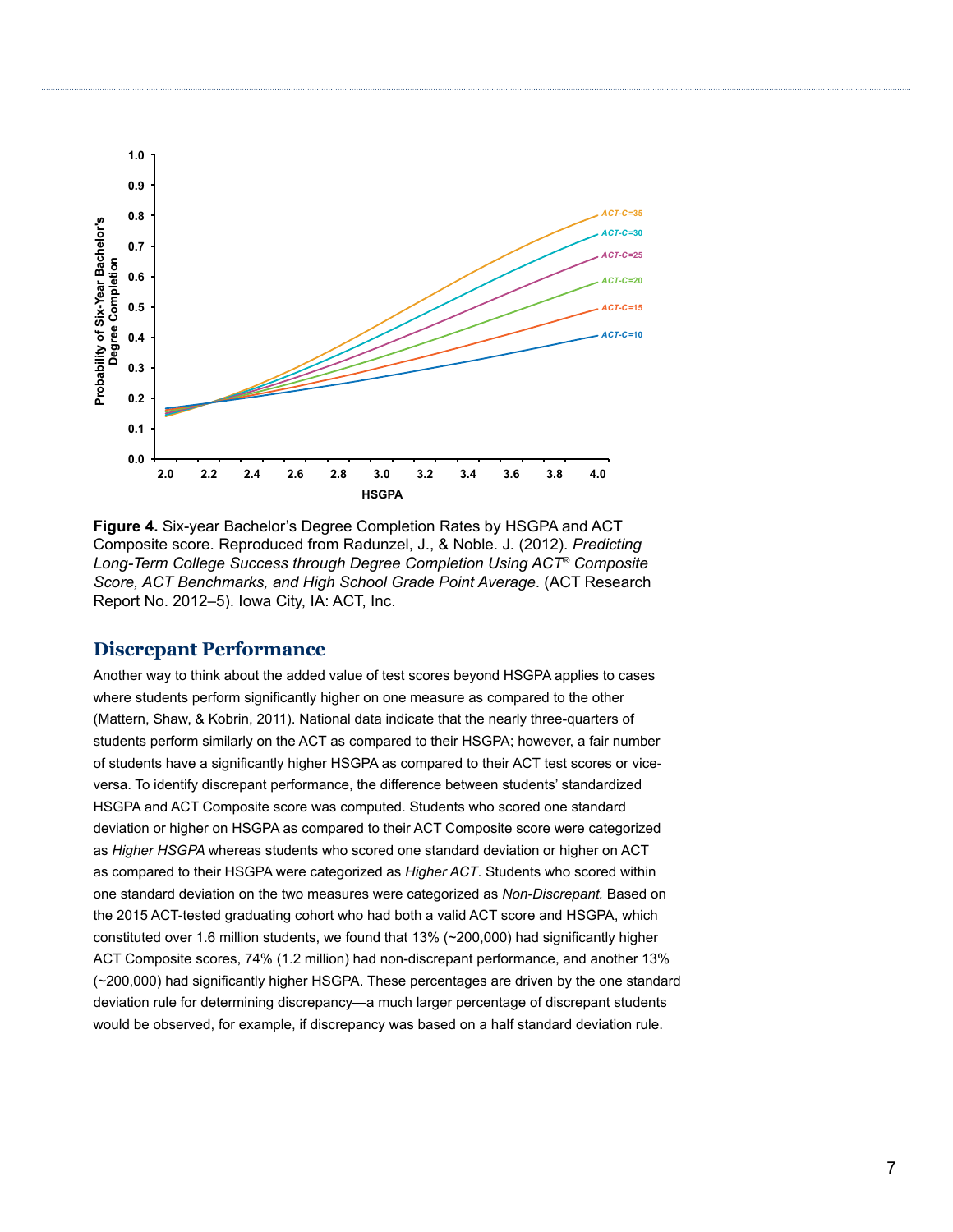Examination of the student characteristics of the three discrepancy groups reveals significant differences in gender, parental education level, household income, and race/ethnicity. We also find that Higher ACT students attend high schools that differ in meaningful ways as compared to the high schools that Higher HSGPA students attend. In particular, differences in percentage of students who are college-bound at their school, the percentage of the student body qualifying for free or reduced lunch (FRL), and school location emerge. As shown in Table 1, females, students from lower socio-economic status (SES) backgrounds, and underserved minority students comprise a larger percentage of the Higher HSGPA group as compared to the other two groups. In terms of school characteristics, students with higher HSGPA are more likely to attend high schools in rural areas, serving a larger percentage of students eligible for free or reduced lunch, and having a smaller percentage of students who are college-bound. These results suggest that HSGPA and ACT scores are not redundant measures. Instead, discrepancies in the two measures vary systematically by student and school characteristics. The results by socio-demographic characteristics highlight the disparities in educational opportunities that currently exist is the US where many underserved minority students attend high-poverty elementary and middle schools (Ross, Kena, Rathbun, et al., 2012).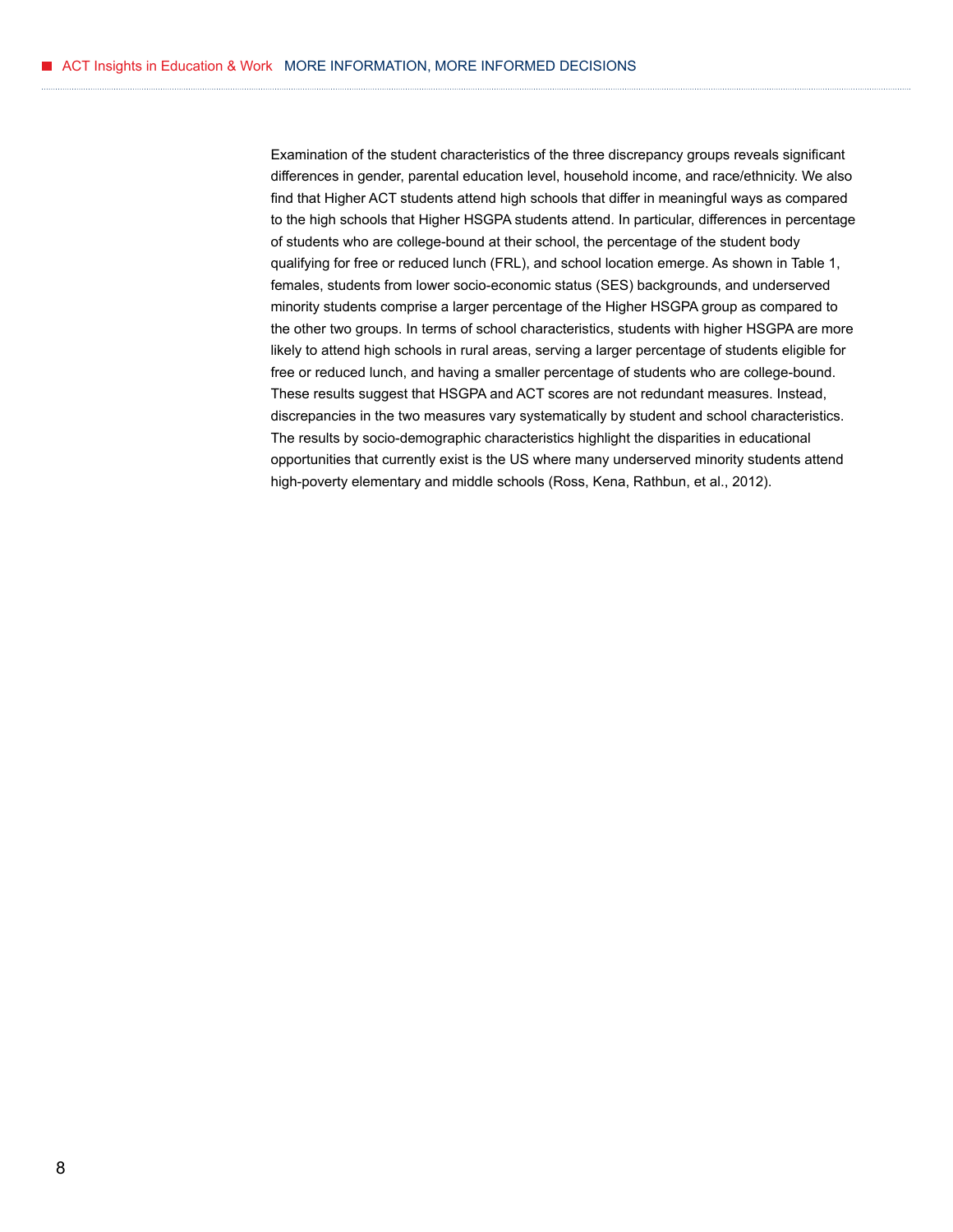| <b>Student Characteristics</b>       |                                        | Higher<br><b>ACT</b> | Non-<br>discrepant | Higher<br><b>HSGPA</b> |
|--------------------------------------|----------------------------------------|----------------------|--------------------|------------------------|
| Number of Students                   |                                        | 212.476              | 1,211,589          | 208,520                |
| Academic<br>Preparation (mean)       | <b>ACT Composite</b>                   | 24.5                 | 21.5               | 16.7                   |
|                                      | <b>HSGPA</b>                           | 2.66                 | 3.27               | 3.60                   |
| Gender                               | Female                                 | 37.7%                | 55.3%              | 63.5%                  |
|                                      | Male                                   | 61.7%                | 44.2%              | 35.8%                  |
|                                      | Missing                                | $0.6\%$              | 0.5%               | 0.6%                   |
| <b>Parental Education</b><br>Level   | No College                             | 17.1%                | 18.6%              | 28.0%                  |
|                                      | Some College                           | 21.4%                | 24.8%              | 27.6%                  |
|                                      | Bachelor's Degree                      | 23.6%                | 25.8%              | 19.8%                  |
|                                      | Graduate Degree                        | 25.1%                | 19.8%              | 11.0%                  |
|                                      | Missing                                | 12.8%                | 11.0%              | 13.6%                  |
|                                      | Less than $$36,000$                    | 21.0%                | 23.6%              | 35.3%                  |
|                                      | \$36,000 to \$60,000                   | 15.0%                | 16.7%              | 17.9%                  |
| Income                               | \$60,000 to 100,000                    | 16.9%                | 19.0%              | 15.1%                  |
|                                      | Over \$100,000                         | 22.5%                | 19.7%              | 10.4%                  |
|                                      | Missing                                | 24.6%                | 20.9%              | 21.3%                  |
|                                      | Black/African American                 | 9.3%                 | 12.5%              | 19.9%                  |
|                                      | American Indian/Alaska Native          | $0.6\%$              | 0.7%               | 1.2%                   |
| Racial/Ethnic                        | White                                  | 59.4%                | 58.5%              | 43.1%                  |
|                                      | Hispanic/Latino                        | 12.7%                | 14.7%              | 22.3%                  |
| Background                           | Asian                                  | 6.3%                 | 4.4%               | 5.0%                   |
|                                      | Native Hawaiian/Other Pacific Islander | $0.3\%$              | 0.3%               | 0.4%                   |
|                                      | Two or more races                      | 4.7%                 | 4.0%               | 3.5%                   |
|                                      | Prefer not to respond                  | $6.7\%$              | 4.9%               | 4.7%                   |
| School College-<br>bound Rate        | $50%$                                  | 8.0%                 | 9.6%               | 12.5%                  |
|                                      | 50-70%                                 | 26.9%                | 31.9%              | 39.2%                  |
|                                      | 70-80%                                 | 18.6%                | 20.3%              | 20.7%                  |
|                                      | 80-90%                                 | 22.5%                | 20.9%              | 17.0%                  |
|                                      | $>90\%$                                | 24.0%                | 17.4%              | 10.6%                  |
| <b>School Poverty</b><br>$(FRL\%)^*$ | $0 - 20%$                              | 30.0%                | 20.8%              | 7.6%                   |
|                                      | 20-40%                                 | 31.8%                | 30.7%              | 22.0%                  |
|                                      | 40-60%                                 | 23.0%                | 26.8%              | 29.8%                  |
|                                      | 60-80%                                 | 10.4%                | 14.4%              | 23.7%                  |
|                                      | 80-100%                                | 4.9%                 | 7.4%               | 16.9%                  |
| School Locale*                       | Rural                                  | 16.8%                | 22.7%              | 26.2%                  |
|                                      | Town                                   | 10.1%                | 13.4%              | 15.0%                  |
|                                      | Suburban                               | 45.7%                | 40.0%              | 31.5%                  |
|                                      | City                                   | 27.4%                | 24.0%              | 27.2%                  |

#### **Table 1.** Student Characteristic of 2015 ACT-tested Students by Discrepant Category

\* only available for students attending a public high school.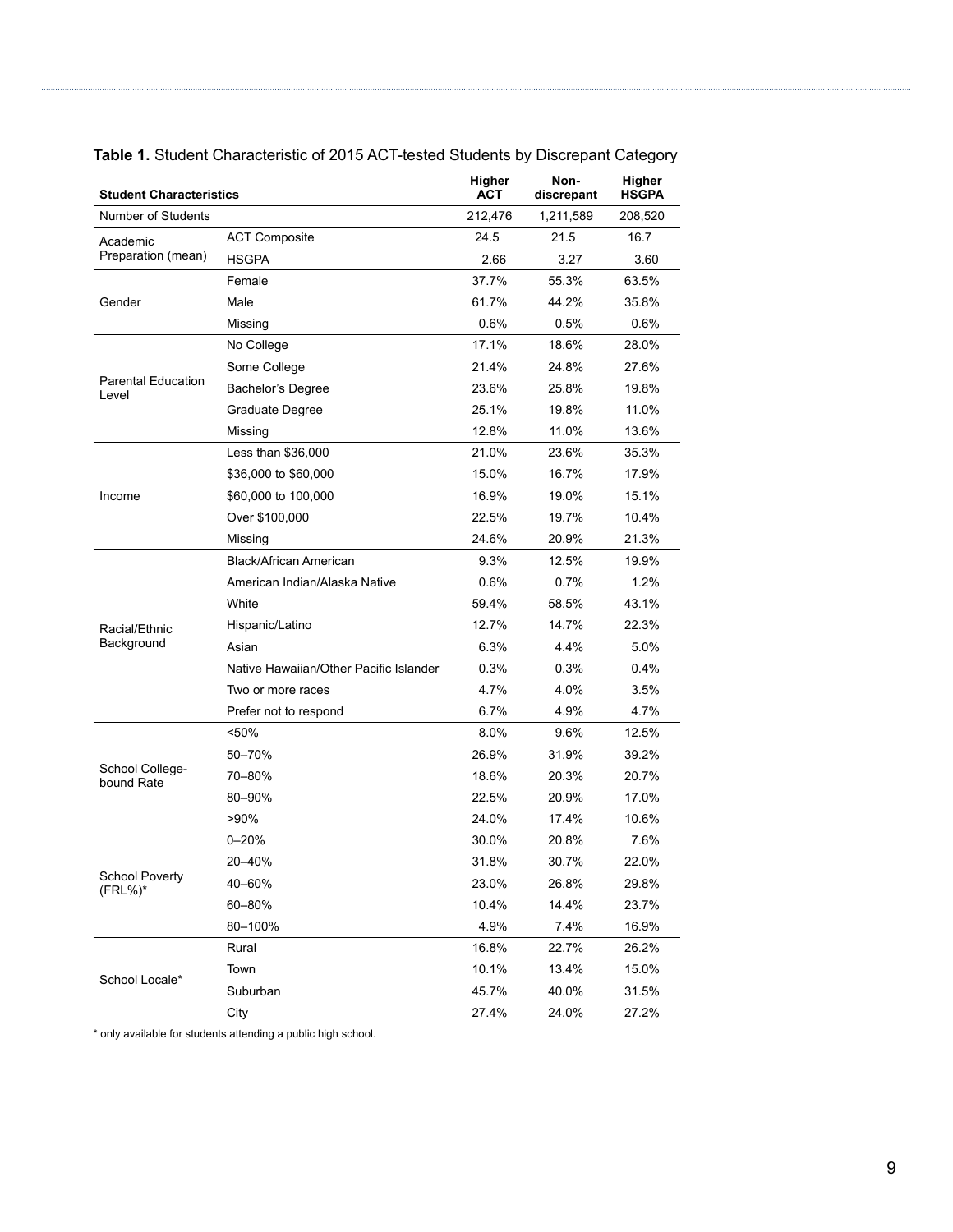The results presented thus far clearly indicate that students with a particular HSGPA vary considerably in terms of their ACT Composite scores; likewise, students with a particular ACT Composite score vary considerably in terms of their HSGPA. A graphical representation of this variability is displayed in Figure 5 where larger boxes indicate a larger number of students who have a HSGPA and ACT Composite score combination in the specified ranges (Camara & Moore, 2016). For example, an ACT Composite score of 22 to 24 and a HSGPA of 3.75 or higher is a common combination as indicated by the larger box. Interestingly, among students with low HSGPAs (<2.50), there is less variability in the distribution of test scores. That is, both measures suggest the student is not academically prepared. On the other hand, the variance in test scores among students with a high HSGPA (≥3.75) is much larger with large blue boxes across the entire ACT score range except for the bottom two ACT test score range categories. For many of these students, the measures are providing conflicting information. Such findings beg the question, which measure is the true indication of the student's level of academic preparation for students with discrepant performance?



**Figure 5.** Distributions of High School GPAs and ACT Composite Scores. Reproduced from Camara, W. & Moore, J (2016). *Research you can apply to practice. "Really"!* Presented at the annual Enrollment Planners Conference, Chicago, IL.

The extent to which these measures—individually and in combination—accurately predict future outcomes for discrepant students speaks to this question. To address this question, three different regression models were estimated based on a sample of ACT-tested students who also had FYGPA data available<sup>2</sup>: 1.) a model that relied solely on HSGPA to estimate one's predicted FYGPA, 2.) a model that relied solely on ACT Composite Score to estimate one's predicted FYGPA, and 3.) a model that included both HSGPA and ACT Composite to

<sup>&</sup>lt;sup>2</sup> The sample included nearly 400,000 students, representing 289 post-secondary institutions.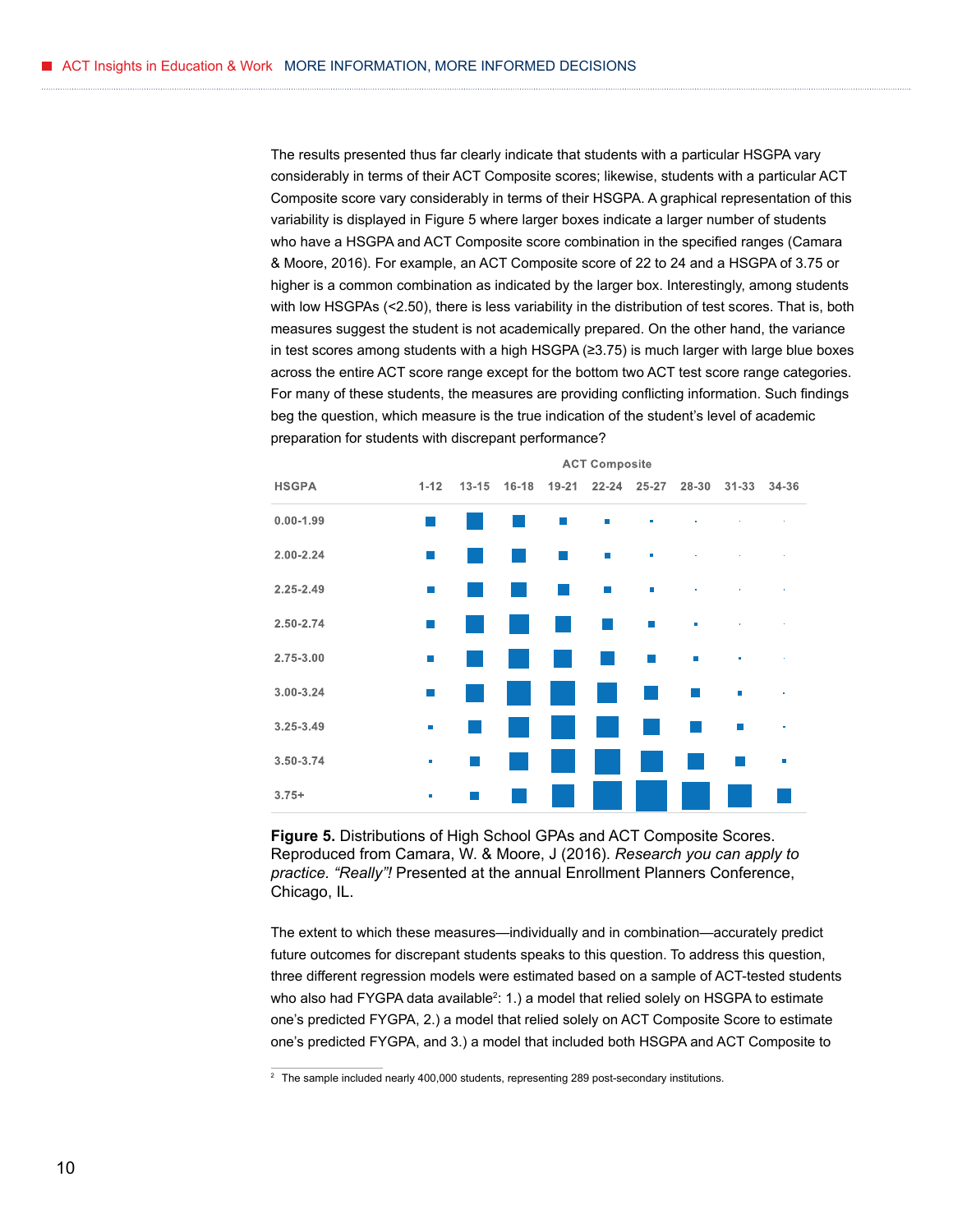estimate one's predicted FYGPA. For each regression model, a student's predicted FYGPA was compared to their earned FYGPA. A residual or error term was computed for each student:

$$
Residual = FYGPA_{\text{eamed}} - FYGPA_{\text{predicted}},
$$

where positive residuals indicate that the student earned higher grades in the first year than what the model predicted. In other words, their performance was under-predicted. Negative residuals indicate that the student earned lower grades in the first year than what the model predicted; their performance was over-predicted. Given the methodology used to fit the data (i.e., ordinary least squares), mathematically, the average residual across all students must equal zero. However, the average residual for subgroups in the sample may diverge from zero. We are interested in examining the degree to which the three models results in over- or underprediction for the three discrepant groups. The results are summarized in Table 2.

#### **Table 2.** Mean (SD) Residual by Discrepant Group

|                        | <b>Higher HSGPA</b> | Non-discrepant   | <b>Higher ACT</b> |
|------------------------|---------------------|------------------|-------------------|
| Predictor(s)           | $(N = 42, 114)$     | $(N = 312, 159)$ | $(N = 38, 362)$   |
| <b>HSGPA</b>           | $-0.31(0.88)$       | 0.02(0.83)       | 0.20(0.95)        |
| ACT                    | 0.37(0.87)          | 0.02(0.85)       | $-0.60(0.98)$     |
| <b>HSGPA &amp; ACT</b> | $-0.05(0.86)$       | 0.01(0.82)       | $-0.05(0.96)$     |

*Note*. All mean residuals are significantly different than zero at *p* <.01. The effect sizes for the Higher HSGPA and Higher ACT group for the HSGPA and ACT models are small to medium. Negligible effect sizes are observed for the non-discrepant group for all three models and for the discrepant groups for the HSGPA & ACT model.

So which measure is a better indicator of students' academic preparation or their likelihood of success when the measures provide conflicting information? Table 2 indicates that prediction models that use only one piece of information result in more prediction error for students with discrepant performance. For the model that included only HSGPA to predict FYGPA, students with discrepantly higher HSGPAs earned lower grades in college than what the model predicted (mean residual = -0.31). For example, if this group of students was predicted to earn a FYGPA of 3.31, in reality, they earned a 3.00, on average. Conversely, the HSGPA only model under-predicted FYGPA for students who have discrepantly higher ACT scores (mean residual = 0.20). That is, these students earned higher grades in college than what the model predicted. Students with non-discrepant performance were accurately predicted (mean residual = 0.02). These findings suggest that test-optional policies or only relying on HSGPA to make admission decisions unfairly advantages students with discrepantly higher HSGPAs while unfairly disadvantages students who have discrepantly higher ACT scores.

The pattern of results reverses when focusing on the ACT only model. Students with discrepantly higher HSGPAs earned higher grades in college than what the model predicted (mean residual = 0.37). Conversely, the ACT only model over-predicted FYGPA for students who have discrepantly higher ACT scores (mean residual = -0.60). Students with nondiscrepant performance were accurately predicted (mean residual = 0.02). Though we are not aware of any HSGPA-optional colleges, the same warning given for the HSGPA-only model applies here. Institutions that use admission test scores as the sole criteria for entry into an honors program, for example, would likely risk over-prediction of some students. That is,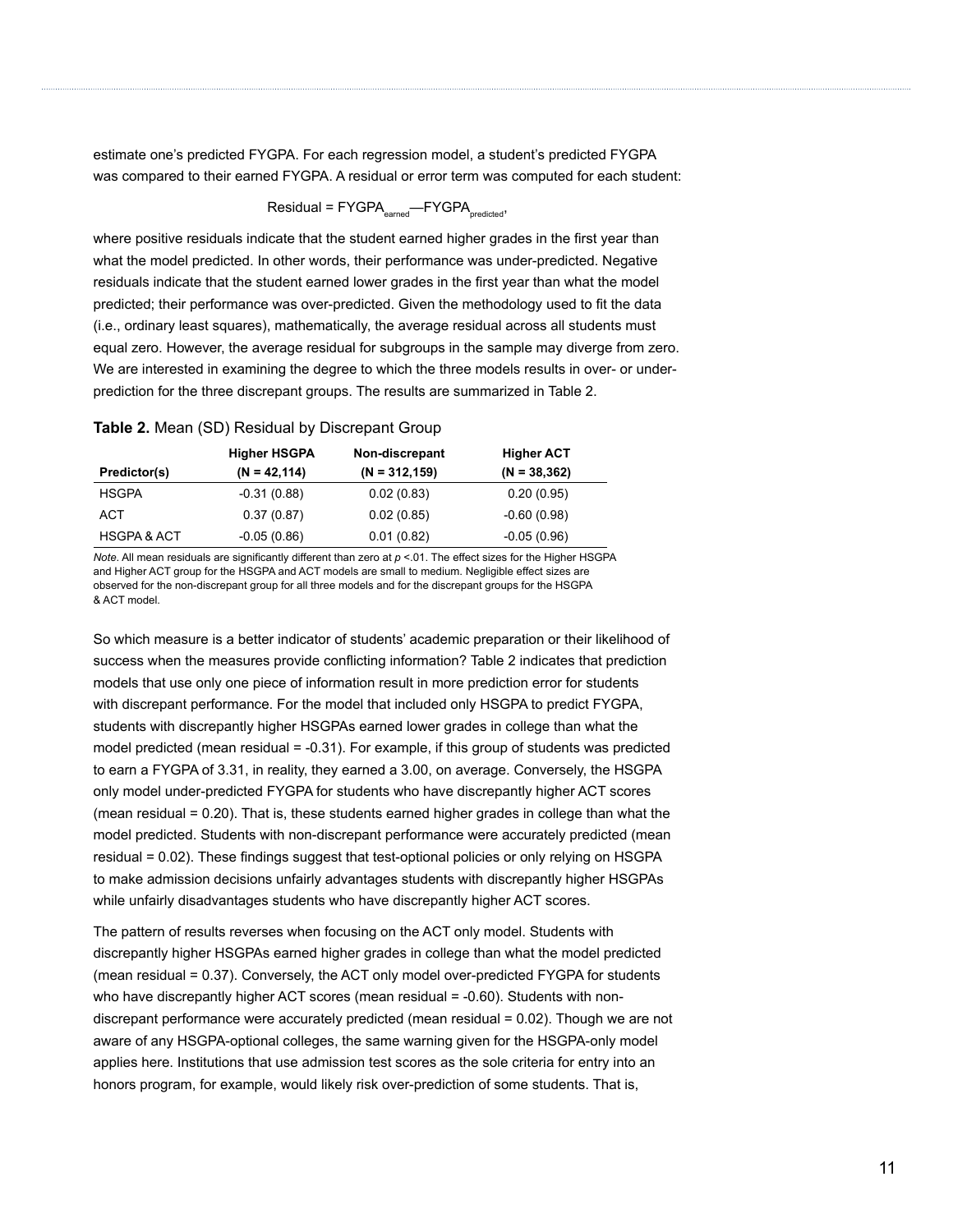relying only on test scores to make important decisions may unfairly disadvantage students with discrepantly higher HSGPAs while unfairly advantage students who have discrepantly higher ACT scores.

Finally, the model that included both ACT scores and HSGPA resulted in the least amount of differential prediction for each of the discrepancy groups. The mean residual was -0.05 for both the discrepantly higher HSGPA group and the discrepantly higher ACT group. The mean residual for the non-discrepant group was 0.01. The results suggest that one measure is not better—or a more accurate indicator—for students with discrepant performance. Rather, taking into consideration both pieces of information results in more accurate predictions and neither piece of information should be disregarded or ignored. This is especially true for discrepantly higher HSGPA students, who are the ones most likely to take advantage of and benefit from test-optional policies. In addition, admissions professionals rarely make decisions through purely mechanistic means; they base decisions on a comprehensive review process which allows them to give greater or lesser weight to evidence which is discrepant or inconsistent with a students' entire academic record, thus reducing the rationale for not considering any source of data. Research in admissions, selection and many other disciplines, consistently demonstrates that using multiple sources of reliable data increases decision accuracy.

### **Assertion 5: Test scores are biased measures of student readiness for minority and underserved students**

Each year, ACT releases the Condition of College and Career Readiness report, which provides test performance information on the national ACT-tested graduating high school cohort. Results are provided for the total group as well as by state and relevant subgroups such as underserved minority students, students from low-income families, and first-generation students. The findings from these reports highlight the fact that subgroup differences on the ACT exist by race/ethnicity and socioeconomic status (SES). For example, Figure 6 shows that underserved minorities are much less likely to meet three or more of the ACT College Readiness Benchmarks as compared to White and Asian students (ACT, 2015). Unfortunately, the general public often misconstrues subgroup differences as evidence of test bias. As stated by the *Standards for Educational and Psychological Testing* (2014), "group differences in outcomes do not in themselves indicate that a testing application is biased or unfair" (p. 54).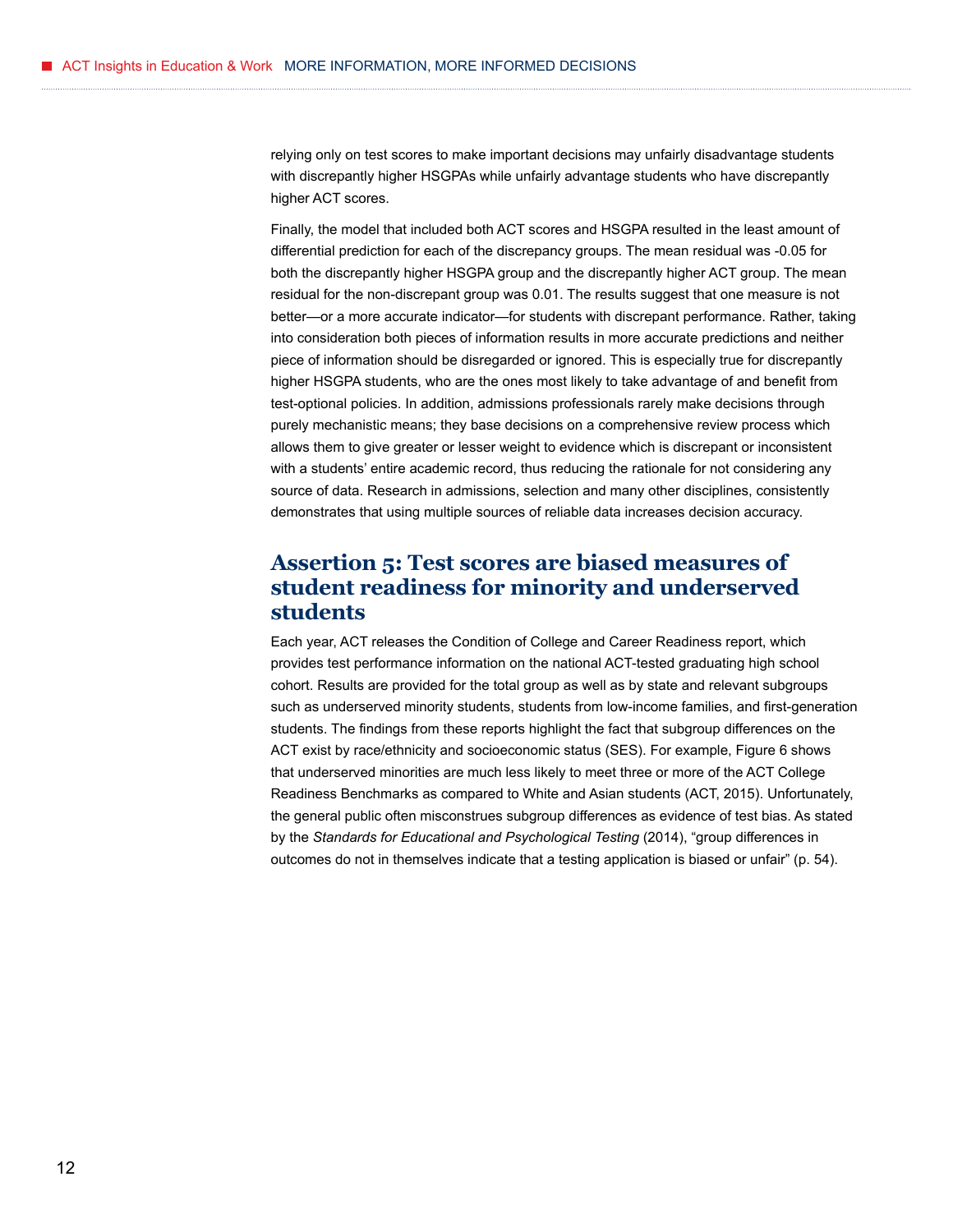

**Figure 6.** Percent of 2011–2015 ACT-Tested High School Graduates Meeting Three of More Benchmarks by Race/Ethnicity. Reproduced from ACT (2015). *The Condition of College and Career Readiness 2015: National*. Iowa City, IA.

It should also be noted that subgroup differences are not a unique phenomenon isolated to the ACT but rather exist across all measures of academic success, including other standardized academic measures (e.g., SAT, NAEP) and grades earned in high school and college. Subgroup differences are also observed for college enrollment, persistence, and graduation rates (Camara & Moore, 2016; Kobrin, Sathy, & Shaw, 2006; Ross, Kena, Rathbun, et al., 2012). For illustrative purposes, we have provided data on HSGPA for the 2015 ACT-tested graduating cohort to illuminate this point (Camara & Moore, 2016). Though the subgroup differences are not as large as what we see for ACT scores, the differences are still quite pronounced. For example, as shown in Figure 7, 43% of Asian students and 32% of White students obtained a HSGPA of 3.75 or higher whereas only 9% of African American and 17% of Hispanic students reached the same level of academic performance.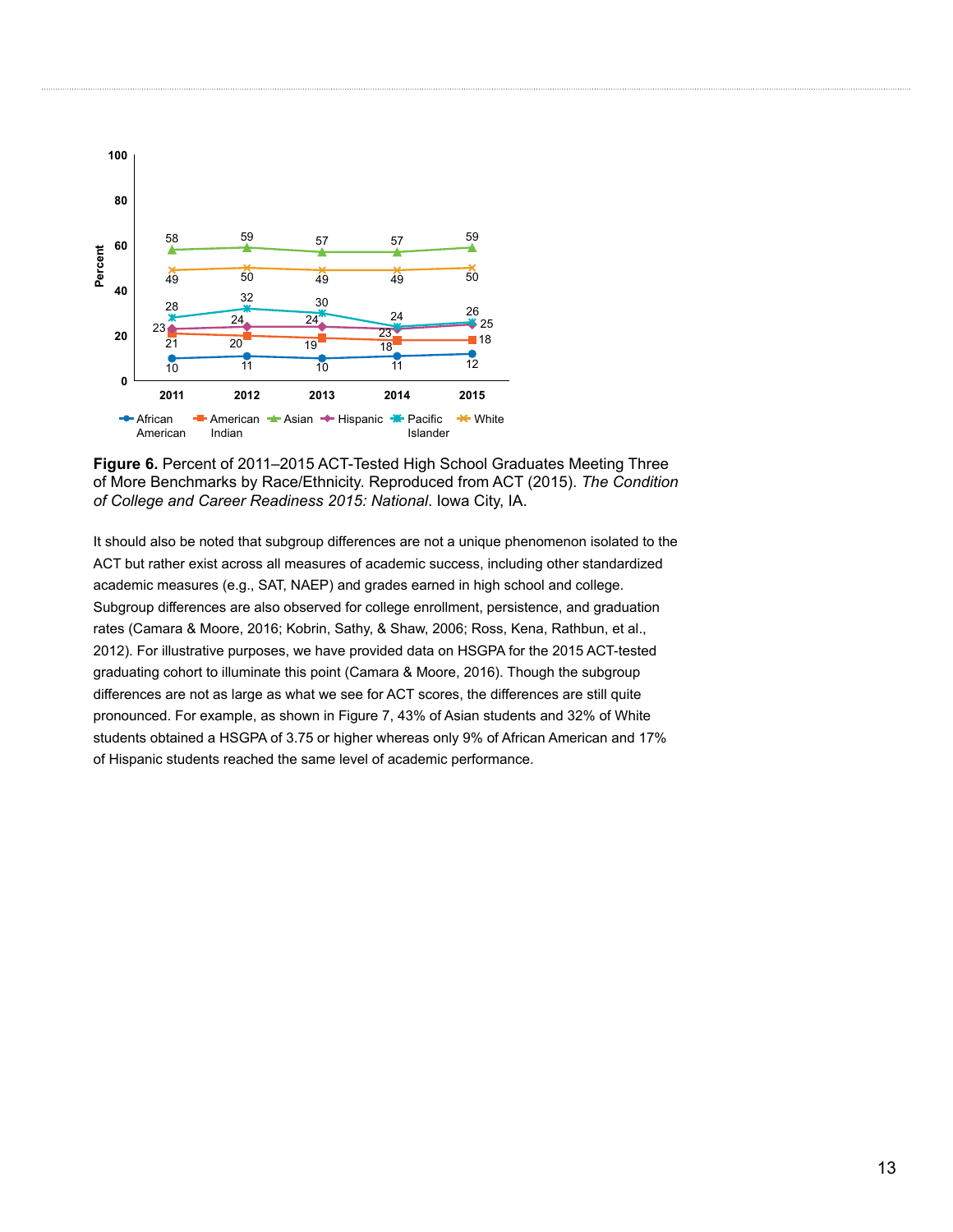

**Percentage of 2015 ACT-Tested Students** 

**Figure 7.** Distribution of HSGPA by Race/Ethnicity. Reproduced from Camara, W. & Moore, J (2016). *Research you can apply to practice" "Really"!* Presented at the annual Enrollment Planners Conference, Chicago, IL.

The distribution of HSGPA values by household income and by highest parental educational level are presented in Figures 8 and 9. A similar pattern emerges: students from more affluent backgrounds tend to earn higher grades in high school. For example, only 15% of students reporting a household income of less than \$36,000 earned a HSGPA of 3.75 or higher as compare to 36% of students reporting over \$80,000. Likewise, only 12% of students who reported that neither of their parents finished high school earned a HSGPA of 3.75 or higher as compared to 41% for students who reported that one or more of their parents earned a graduate degree.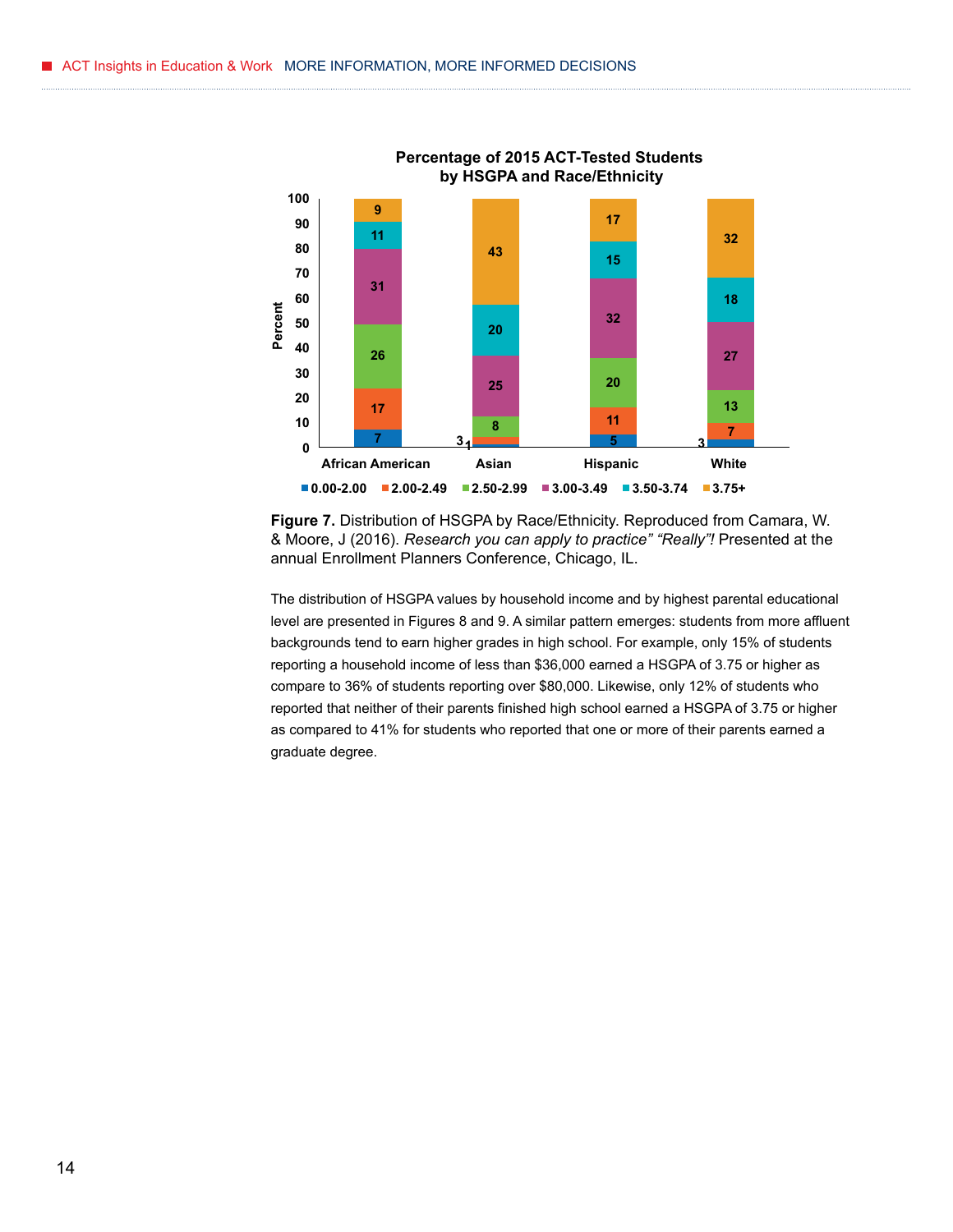

**Figure 8.** Distribution of HSGPA by Household Income. Reproduced from Camara, W. & Moore, J (2016). *Research you can apply to practice "Really"!* Presented at the annual Enrollment Planners Conference, Chicago, IL.



**Percentage of Students by HSGPA and Parent Education** 

**Figure 9.** Distribution of HSGPA by Highest Parental Education Level. Reproduced from Camara, W. & Moore, J (2016). *Research you can apply to practice. "Really"!* Presented at the annual Enrollment Planners Conference, Chicago, IL.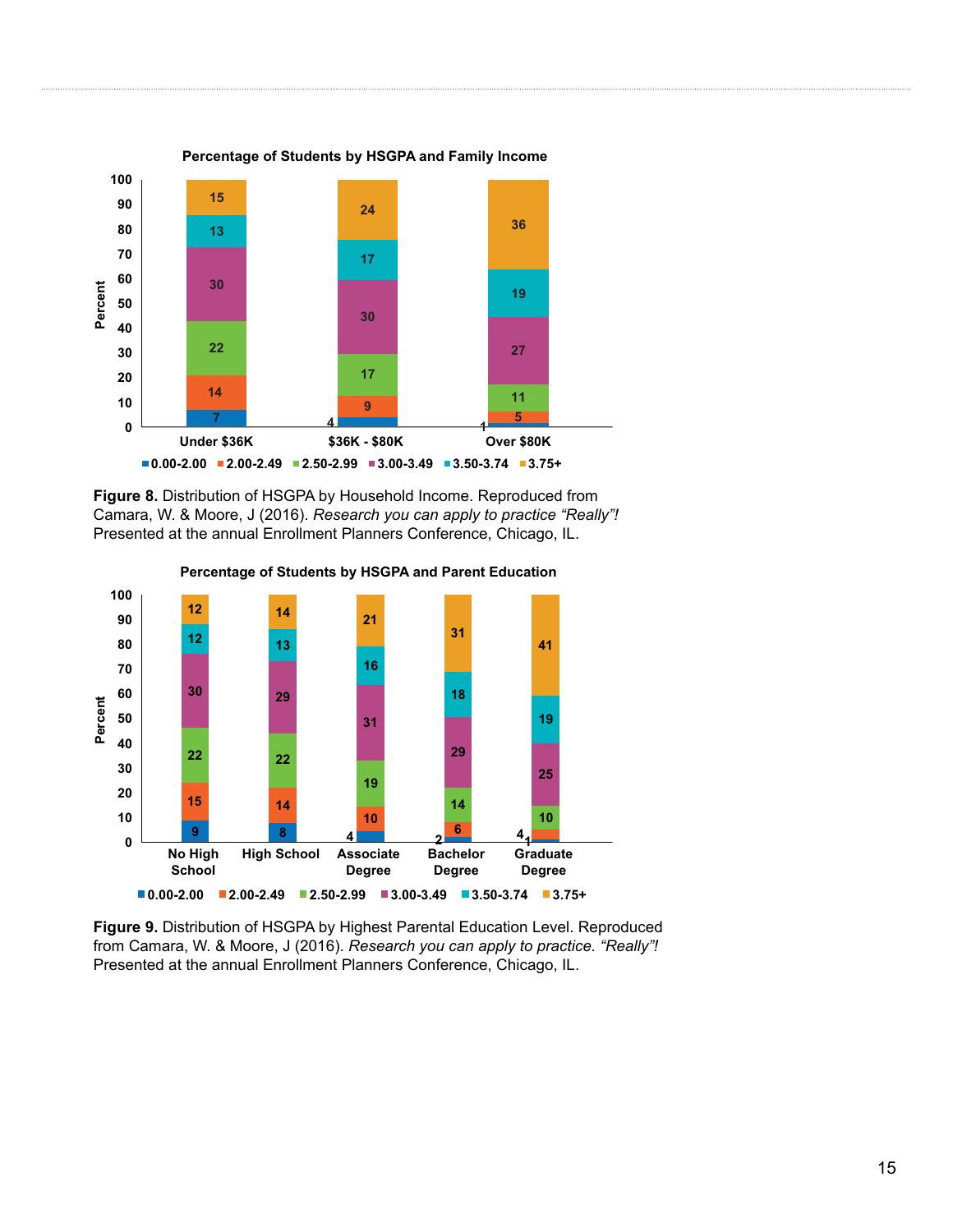Research interested in understanding why these subgroup differences exist has found that the majority of existing performance gaps can be attributable to differences in course taking patterns in high school, high school grades earned, school characteristics, and other noncognitive student characteristics (McNeish, Radunzel, & Sanchez, 2015). As displayed in Figure 10, students who reported a household income of greater than \$80,000 earned ACT scores that were noticeably higher than students who reported a household income of less than \$36,000. The differences ranged from a low of 3.7 points for ACT Science to a high of 5.3 points for ACT English. However, after accounting for other student and school characteristics, these performance gaps were reduced dramatically with differences ranging from only 0.2 to 0.6. Therefore, rather than blaming the test and disregarding the information gleaned through the assessment of these academic skills, students would be better served if we focused on understanding the social and educational issues that are leaving less affluent students ill-prepared for college and the workforce.



**Figure 10.** Unadjusted and adjusted mean differences in ACT scores by family income. Reproduced from McNeish, D., Radunzel, J. & Sanchez, E. (2015). *A Multidimensional Perspective of College Readiness: Relating Student and School Characteristics to Performance on the ACT. (ACT Research Report No. 2015–6)*. Iowa City, IA: ACT, Inc., 2015.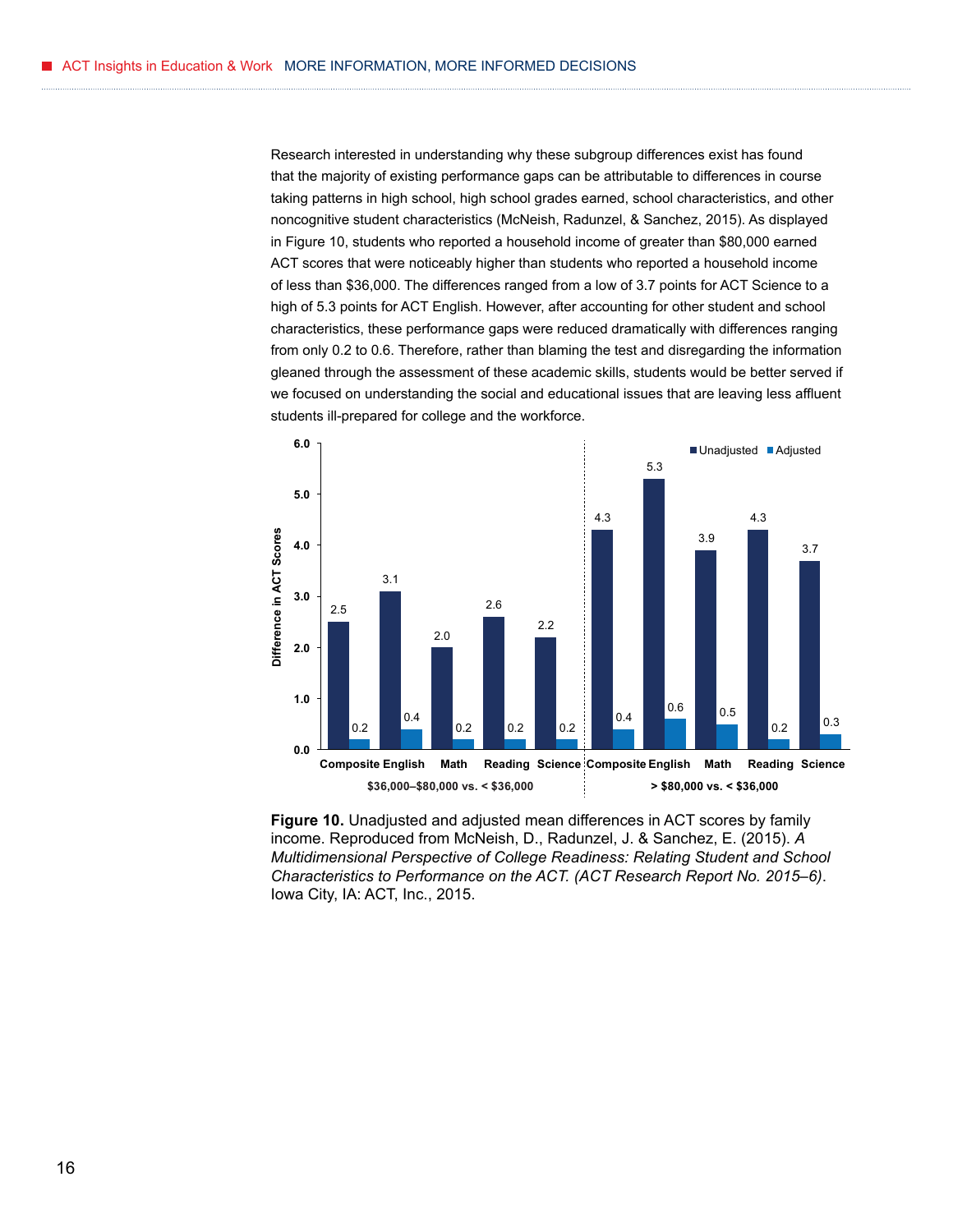Even though subgroup differences in themselves do not constitute test bias, additional analyses evaluating whether subgroup differences represent true differences in academic preparation versus construct irrelevant variance should be conducted. For example, whether tests results in differential prediction is commonly examined. Differential prediction analyses test whether the relationship between test scores and an educational outcome is the same across subgroups of interest. For example, if the ACT was a biased measure of underserved minority students' academic preparation and thus an underestimate of their potential, one would expect that underserved minority students would perform better in college than what their scores would predict. However, research has consistently found that test scores over-predict their college performance. That is, underserved minority students tend to earn lower grades in college than what one would predict based on their ACT scores. As shown in Figure 11, among students with the same ACT Composite score, African American and Hispanic students are less likely to earn a FYGPA of 2.5 or higher (and 3.0 or higher) than White students (Sanchez, 2013). Using a common regression line based on the total group (black line), we see that FYGPA is underpredicted for White students and over-predicted for Hispanic and African American students. It is also important to note that HSGPA over-predicts FYGPA to a greater extent for underserved minority students than ACT scores; therefore, test-optional policies may lead to the admittance of applicants who are not ready for the rigorous demands of college level work.



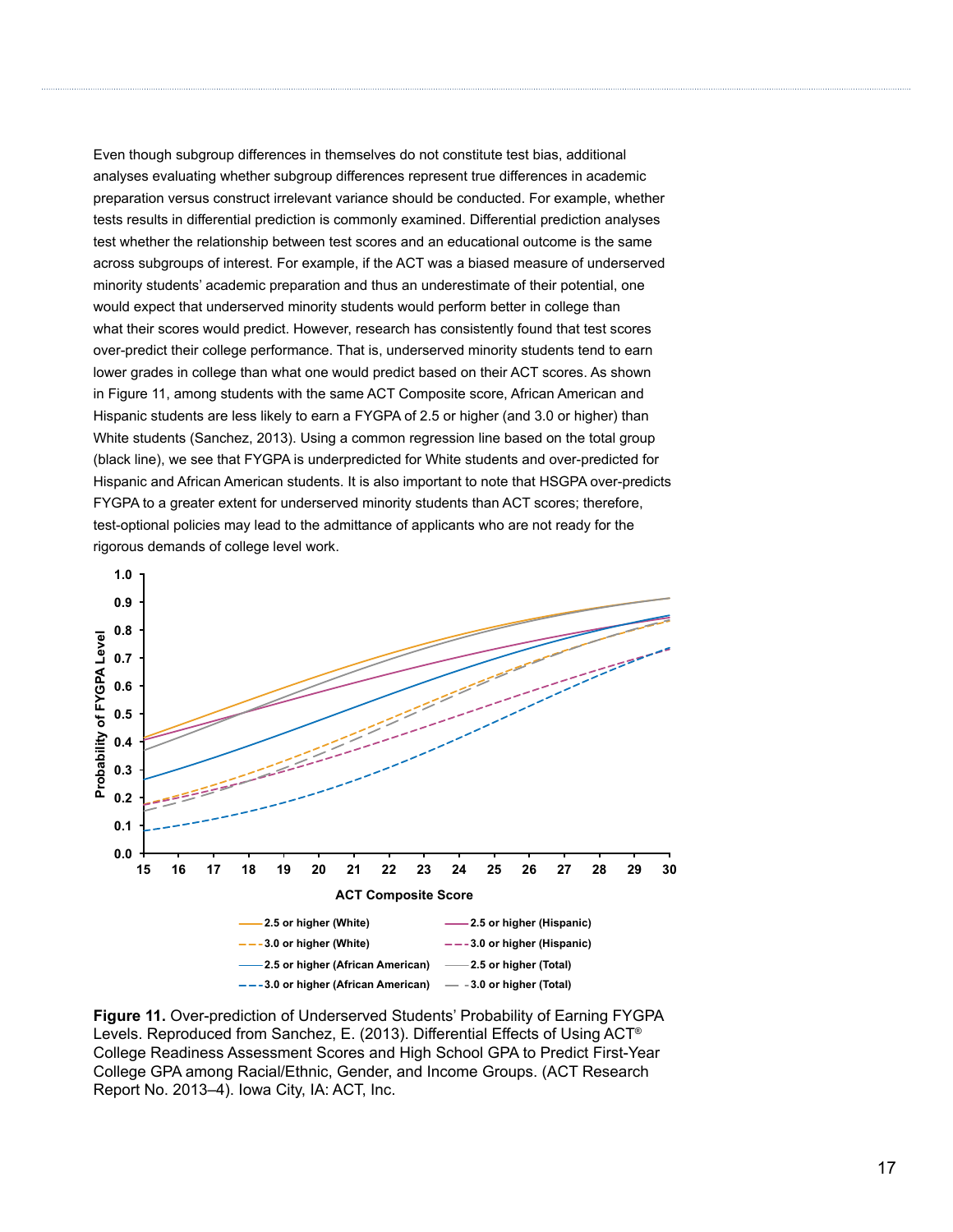As shown in Figure 12, the over-prediction of minority performance is not limited to first-year outcomes but occurs for long-term outcomes as well, such as degree completion (Radunzel & Noble, 2013). We see that among students with the same ACT Composite score, minority students are less likely to earn a bachelor's degree within six years than White students. For example, White students with an ACT Composite score of 18 have nearly a 0.40 probability of earning a bachelor's degree within six years as compared to roughly a 0.30 probability for minority students. Rather than constituting an underestimate of underserved minority students' potential, ACT scores slightly advantage these students as compared to White students.



**Figure 12.** Over-prediction of Underserved Students' Probability of Earning a Bachelor's Degree. Reproduced from Radunzel, J., & Noble. J. (2013). *Differential Effects on Student Demographic Groups of Using ACT® College Readiness Assessment Composite Score, ACT Benchmarks, and High School Grade Point Average for Predicting Long-Term College Success through Degree Completion. (ACT Research Report No. 2013–5)*. Iowa City, IA: ACT, Inc.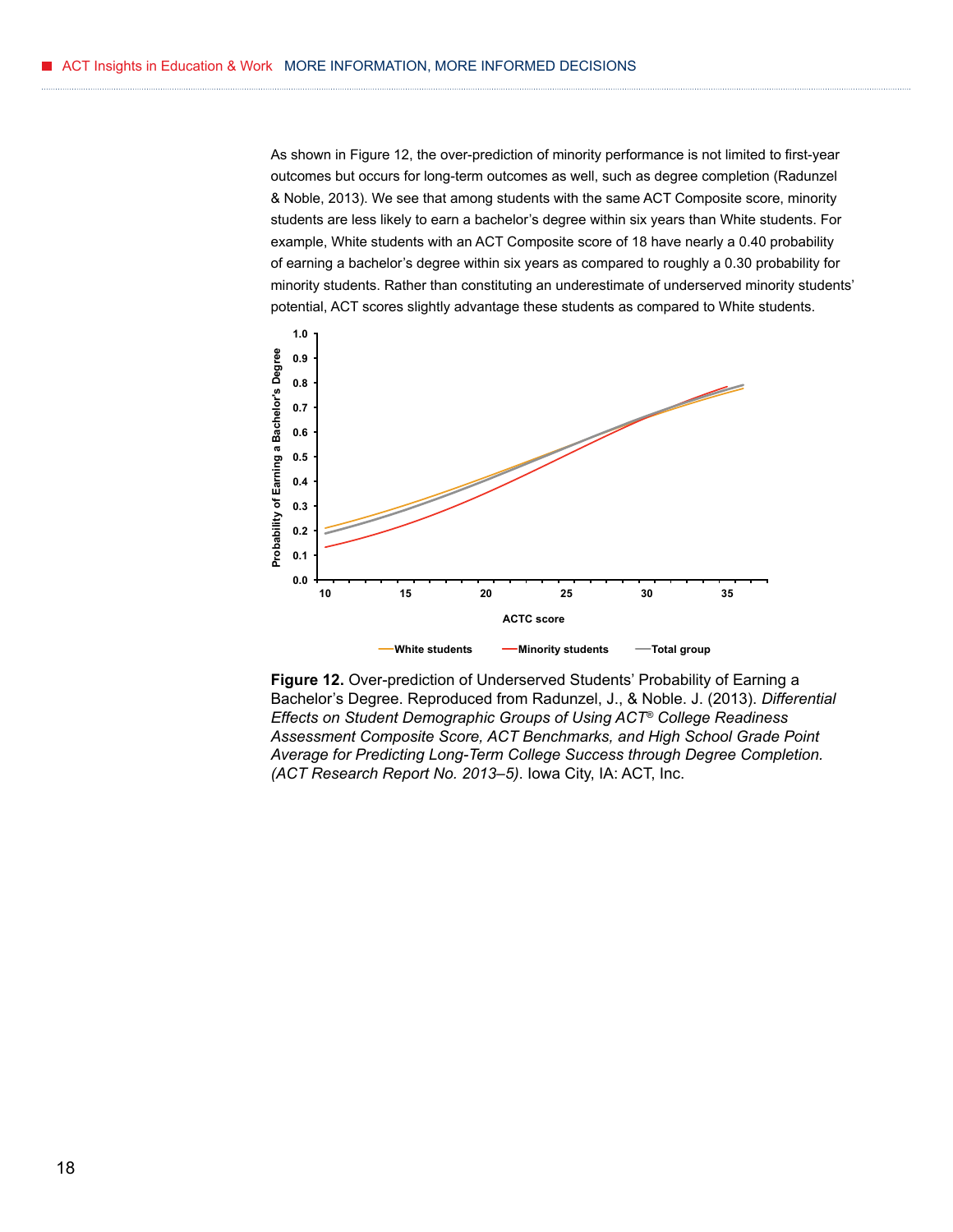## **Conclusion**

Scores from the ACT and SAT tests are available for the vast majority of graduates of US high schools, ready to be used by colleges and universities for admissions, placement, and to identify students who may need extra academic support. For example, approximately 59% of high school graduates of 2015 took the ACT test. In certain states, the percentage is much higher. Fifteen states adopted statewide ACT testing and exceeded 90% participation rates. An additional four states similarly used the SAT statewide in 2015. With ACT statewide adoption, ACT participation rates increase most for male, African American, American Indian, and Hispanic students, as well as students with lower family income and students whose parents did not attend college (Allen, 2015). Adoption of the ACT or SAT has increased dramatically in the past few years as states seek to determine college readiness, reduce duplicative testing, and provide colleges with access to a more diverse student cohort. Adoption of the ACT or SAT can also be seen as a way to align K-12 with postsecondary expectations, supporting articulation of what students need to know and be able to do across educational levels. Testoptional policies essentially advocate for ignoring information that is already available and used by state assessment systems.

ACT and SAT test scores also play an important role in regulating high school course-taking and grading practices. If HSGPA was the sole admissions criteria used by all colleges and universities, students may be less compelled to take the challenging high school courses that prepare them for college because those same courses are likely to have higher grading standards, resulting in lower HSGPA. Instead, students would be more likely to take the courses required for high school graduation and choose easy electives. Combatting this threat, grades in college prep courses and strength of high school curriculum are typically used for admissions (Clinedinst, 2015). Absent admissions tests, grades in high school courses may become even more inflated than they are presently. Schools could easily face pressure intentional or not—from students and the communities they serve to ease grading practices so that more of their students would be admitted to colleges of their choice. ACT and SAT scores mitigate this problem, or can reveal it when it surfaces.

A similar checks-and-balances argument supports the use of high school grades and high school coursework instead of a test-only admissions model. High school grade and coursework data can be examined to ensure that ACT and SAT scores increase for students with higher exposure to, and higher grades in, college preparatory courses.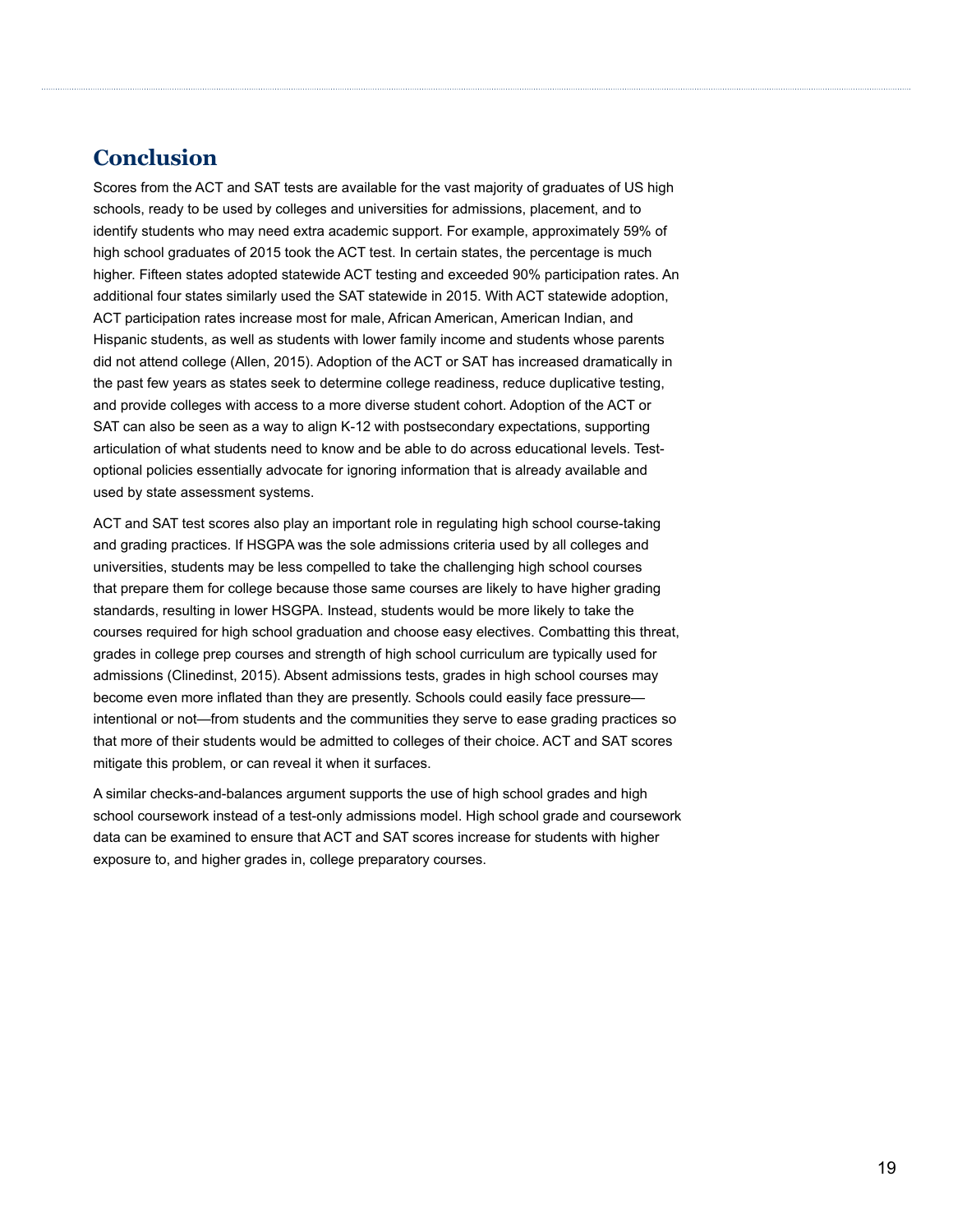#### **When more is more: A Holistic Model of Student Success**

Rather than eliminating sources of information, we advocate for using additional sources of information in conjunction with HSGPA and test scores to better understand students' academic strengths and weaknesses and their likelihood of success (Camara et al., 2015; Mattern et al., 2014). Empirical findings based on ACT-collected data clearly illustrate the multidimensional nature of college success and point to the importance of additional factors such as academic behaviors and interest-major fit in addition to academic preparation (Allen & Robbins, 2008; 2010; Camara et al., 2015; Mattern et al., 2014; Moore, Casillas, & Way, 2015). Research shows that higher levels of academic behaviors (as measured by ACT Engage) are associated with higher postsecondary degree completion rates within four years of entering college, even after accounting for ACT performance (Figure 13; Moore, Casillas, & Way, 2015). Specifically, among students meeting three or four Benchmarks, those with high ACT Engage College scores attained a timely postsecondary degree at nearly twice the rate as those with low ACT Engage College scores (46% vs. 25%).





In sum, taking additional factors into account provides a richer, more holistic view of one's preparedness for future educational success, thereby helping both students and institutions make more informed decisions. Whether a student is deciding which schools to apply to or what major to declare, or an institution is deciding which students to admit or which students are in need of additional support, we contend that more information is better than less.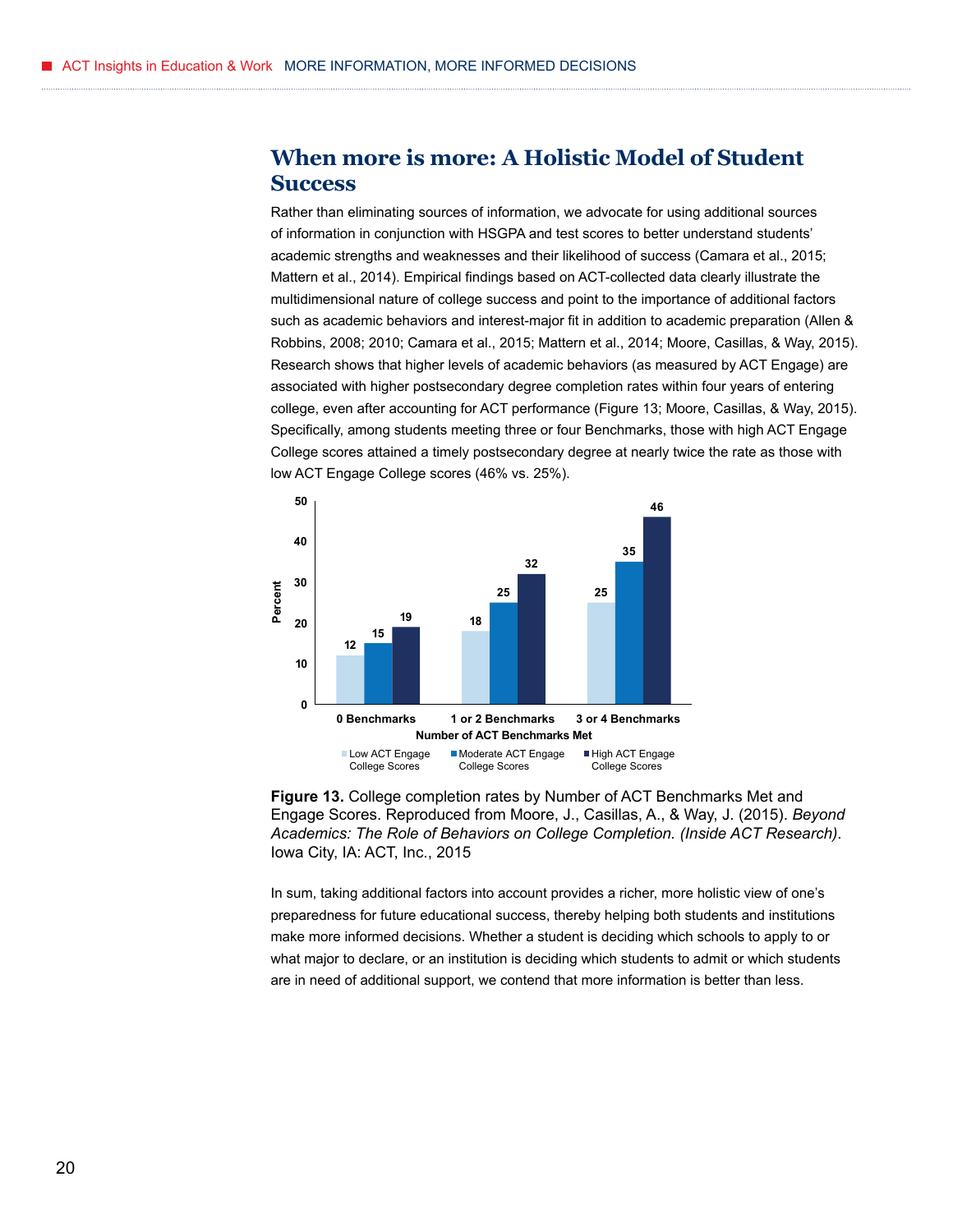#### **References**

ACT. (2015). *The Condition of College and Career Readiness 2015: National.* Iowa City, IA.

- Allen, J. (2015). *Anticipated changes in ACT scores and participation rates with ACT statewide adoption. (ACT Issue Brief).* Iowa City, IA: ACT, Inc.
- Allen, J., & Robbins, S. B. (2008). Prediction of college major persistence based on vocational interests, academic preparation, and first-year academic performance. *Research in Higher Education*, *49*(1), 62–79.
- Allen, J., & Robbins, S. (2010). Effects of interest–major congruence, motivation, and academic performance on timely degree attainment. *Journal of Counseling Psychology*, *57*(1), 23–35.
- American Educational Research Association, American Psychological Association, National Council on Measurement in Education and Joint Committee on Standards for Educational and Psychological Testing. (2014). *Standards for Educational and Psychological Testing.* Washington, DC: American Educational Research Association.
- Belasco, A. S., Rosinger, K. O., & Hearn, J. C. (2014). The Test-Optional Movement at America's Selective Liberal Arts Colleges A Boon for Equity or Something Else? *Educational Evaluation and Policy Analysis, 37*, 206–223.
- Bridgeman, B., Pollack, J., & Burton, N. (2004). *Understanding what SAT Reasoning Test™ scores add to high school grades: A straightforward approach.* (*ETS Research Report Series*, *2004*-2), i-20.
- Camara, W. & Moore, J (2016). *Research you can apply to practice" "Really"!* Presented at the annual Enrollment Planners Conference, Chicago, IL.
- Camara, W., O'Connor, R., Mattern, K., & Hanson, M. A. (2015). *Beyond Academics: A Holistic Framework for Enhancing Education and Workplace Success. (ACT Research Report Series 2015–4)*. Iowa City, IA: ACT. Retrieved from [http://www.act.org/research/researchers/reports/pdf/ACT\\_RR2015–4.pdf.](http://www.act.org/research/researchers/reports/pdf/ACT_RR2015%E2%80%934.pdf)
- Clinedinst, M. (2015). *2014 state of college admissions.* National Association for College Admission Counseling. Downloaded July 25, 2016 from [http://www.nacacnet.org/research/PublicationsResources/](http://www.nacacnet.org/research/PublicationsResources/NAMS/Documents/soca2014.pdf) [NAMS/Documents/soca2014.pdf.](http://www.nacacnet.org/research/PublicationsResources/NAMS/Documents/soca2014.pdf)
- Diver, C. (2006, September 18). Skip the test, betray the cause [Letter to the editor]. *The New York Times*, p. A27.
- Epstein, J. (2009). Behind The SAT-optional movement: Context and controversy. *Journal of College Admission, 204,* 8–19.
- Espenshade, T. J., & Chung, C. Y. (2011). Diversity outcomes of test-optional policies. In J. A. Soares (Ed.), *SAT wars: The case for test-optional admissions* (pp. 177–200). New York, NY: Teachers College Press.
- Hiss, W. C., & Franks, V. W. (2014). *Defining promise: Optional standardized testing policies in American college and university admissions*. Arlington, VA: National Association for College Admission Counseling.
- Kobrin, J. L., Sathy, V., & Shaw, E. J. (2006). *A historical view of subgroup performance differences on the SAT reasoning test. (College Board Research Report No. 2006–5).* New York, NY: College Board.
- Mattern, K., Burrus, J., Camara, W., O'Connor, R., Hanson, M.A., Gambrell, J., Casillas, A., & Bobek, B. (2014). *Broadening the definition of college and career readiness: A holistic approach. (ACT Research Report No. 2014–5*). Iowa City, IA: ACT, Inc.
- Mattern, K., Kobrin, J., Patterson, B., Shaw, E. and Camara, W. (2009). Validity is in the eye of the beholder: Conveying SAT research findings to the general public. *The concept of validity: Revisions, new directions, and applications*, pp.213–40.
- Mattern, K. D., Shaw, E. J., & Kobrin, J. L. (2011). An Alternative Presentation of Incremental Validity Discrepant SAT and HSGPA Performance. *Educational and Psychological Measurement*, *71*(4), 638–662.
- McNeish, D., Radunzel, J. & Sanchez, E. (2015). *A Multidimensional Perspective of College Readiness: Relating Student and School Characteristics to Performance on the ACT. (ACT Research Report No. 2015–6).* Iowa City, IA: ACT, Inc., 2015.
- Moore, J., Casillas, A., & Way, J. (2015). *Beyond Academics: The Role of Behaviors on College Completion. (Inside ACT Research).* Iowa City, IA: ACT, Inc., 2015.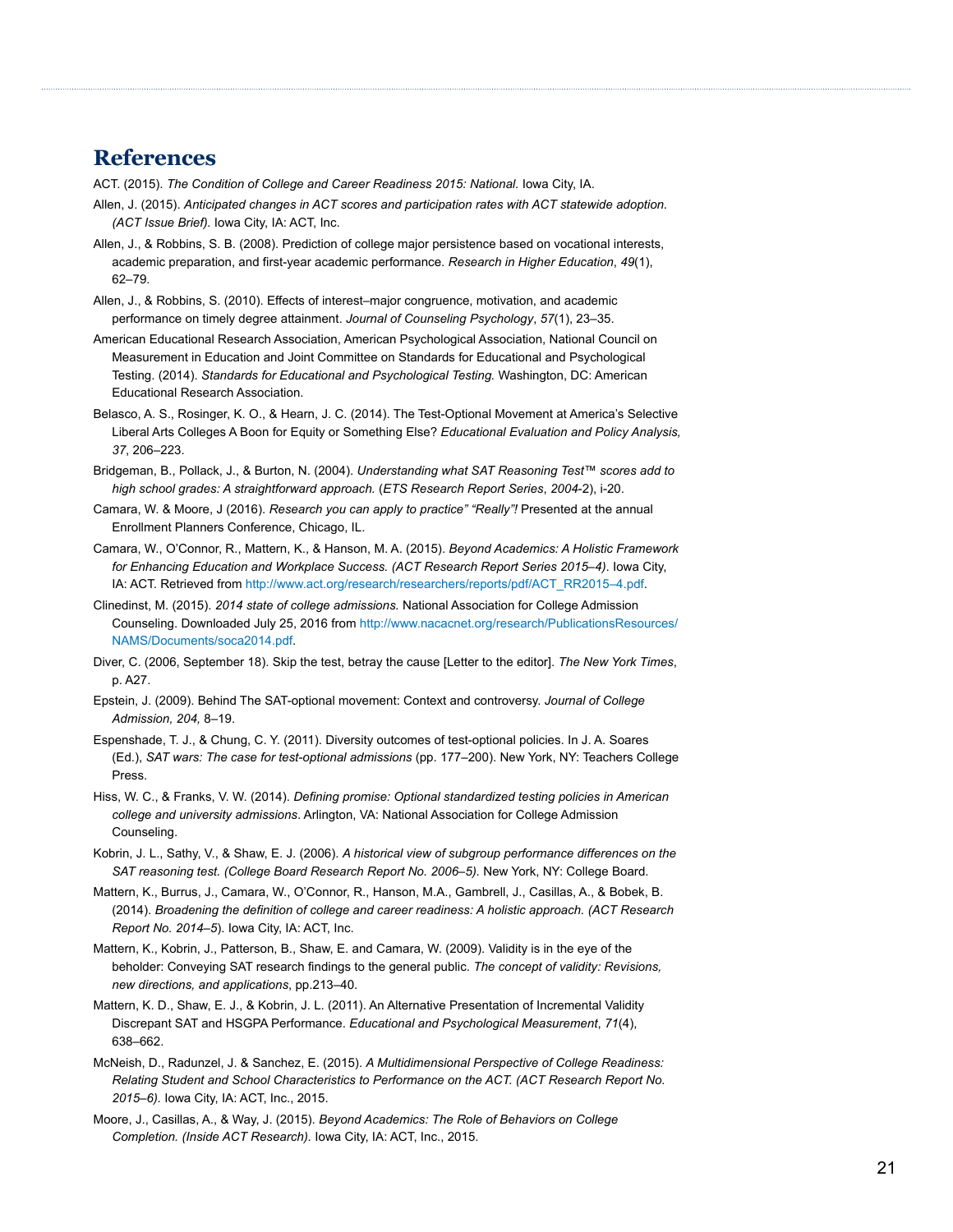- Radunzel, J., & Mattern, K. (2015). *Providing context for college readiness measures: College enrollment and graduation projections for the 2015 ACT-tested high school graduating class.* Iowa City, IA: ACT, Inc.
- Radunzel, J., & Noble. J. (2013). *Differential Effects on Student Demographic Groups of Using ACT® College Readiness Assessment Composite Score, ACT Benchmarks, and High School Grade Point Average for Predicting Long-Term College Success through Degree Completion. (ACT Research Report No. 2013–5).* Iowa City, IA: ACT, Inc.
- Radunzel, J., & Noble. J. (2012). *Predicting Long-Term College Success through Degree Completion Using ACT® Composite Score, ACT Benchmarks, and High School Grade Point Average. (ACT Research Report No. 2012–5).* Iowa City, IA: ACT, Inc.
- Ross, T., Kena, G., Rathbun, A., KewalRamani, A., Zhang, J., Kristapovich, P., & Manning, E. (2012). *Higher Education: Gaps in Access and Persistence Study. Statistical Analysis Report. NCES 2012–046*. Washington, DC: National Center for Education Statistics.
- Sanchez, E. (2013). *Differential Effects of Using ACT® College Readiness Assessment Scores and High School GPA to Predict First-Year College GPA among Racial/Ethnic, Gender, and Income Groups. (ACT Research Report No. 2013–4).* Iowa City, IA: ACT, Inc.
- Sawyer, R. (2010). *Usefulness of High School Average and ACT Scores in Making College Admission Decisions. (ACT Research Report Series 2010–2).* Iowa City: IA.
- Syverson, S. (2007). The role of standardized tests in college admissions: Test-optional admissions. *New Directions for Student Services, 118*, 55–70.
- Wainer, H. (2011). *Uneducated guesses: Using evidence to uncover misguided education policies.* Princeton, NJ: Princeton University Press.
- Westrick, P. A. (2015). *Differential Grading: Meta-Analyses of STEM and Non-STEM Fields, Gender, and Institutional Admission Selectivity. (ACT Research Report Series 2015-7).* Iowa City, IA: ACT, Inc.
- Westrick, P. A., Le, H., Robbins, S. B., Radunzel, J. M., & Schmidt, F. L. (2015). College performance and retention: A meta-analysis of the predictive validities of ACT® scores, high school grades, and SES. *Educational Assessment, 20*(1), 23–45.